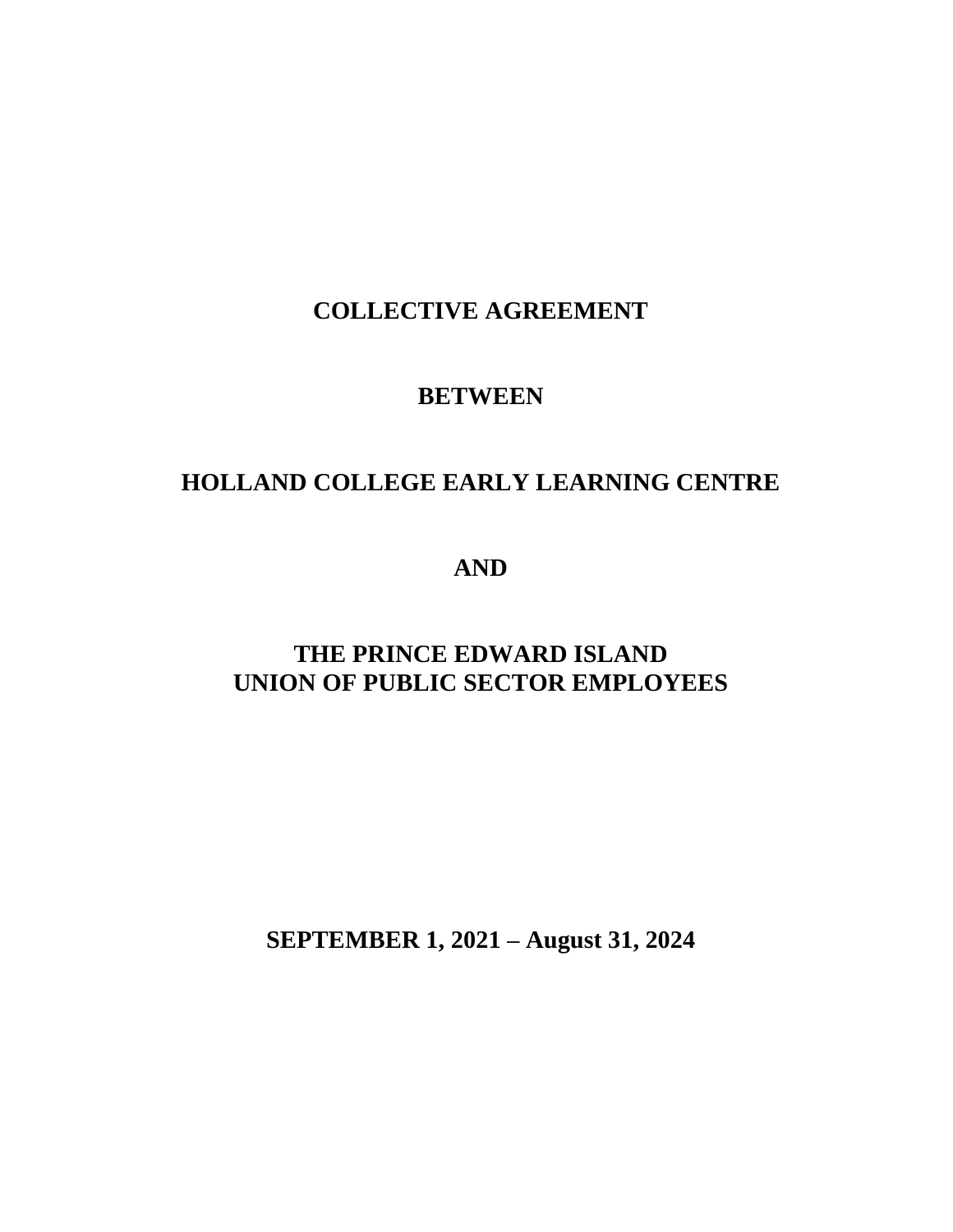# **Index of Articles**

| ARTICLE 21 - PERFORMANCE REVIEWS AND PROBATIONARY PERIOD 19 |  |
|-------------------------------------------------------------|--|
|                                                             |  |
|                                                             |  |
|                                                             |  |
|                                                             |  |
|                                                             |  |
|                                                             |  |
|                                                             |  |
|                                                             |  |
|                                                             |  |
|                                                             |  |
|                                                             |  |
|                                                             |  |
|                                                             |  |
|                                                             |  |
|                                                             |  |
|                                                             |  |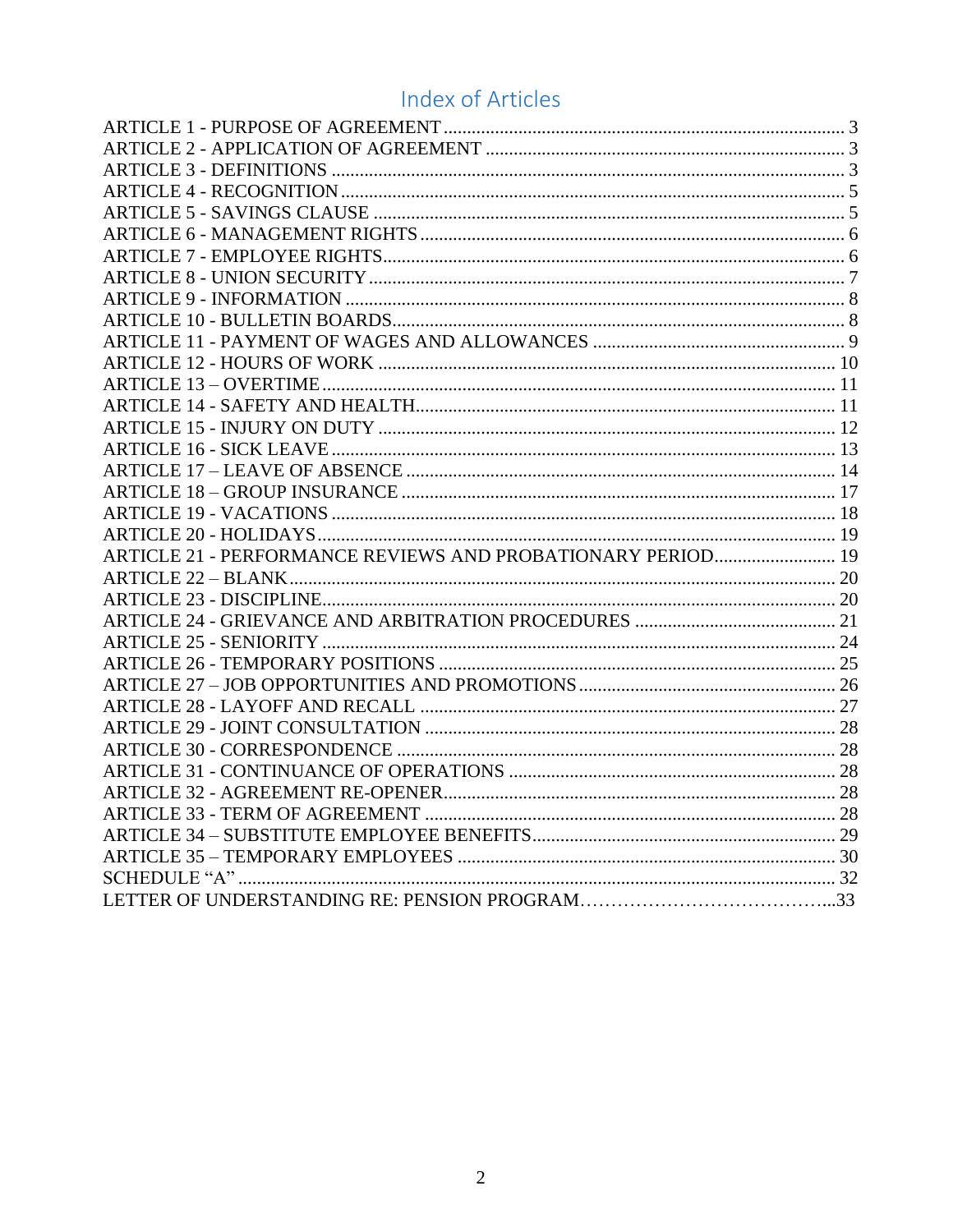## <span id="page-2-0"></span>**ARTICLE 1 - PURPOSE OF AGREEMENT**

1.01 The purpose of this agreement is to maintain harmonious and mutually beneficial relationships between the Employer and the employees as represented by the Union, to set forth the terms and conditions of employment relating to remuneration, hours of work, employee benefits and general working conditions affecting employees covered by this agreement.

# <span id="page-2-1"></span>**ARTICLE 2 - APPLICATION OF AGREEMENT**

2.01 This agreement applies and is binding upon the Employer and the PEI Union of Public Sector Employees.

# <span id="page-2-2"></span>**ARTICLE 3 - DEFINITIONS**

- 3.01 "Bargaining unit" means all the employees in the classifications outlined in Schedule A and in such other classifications that are subsequently added.
- 3.02 "Substitute Employee" means an employee who is employed to work on a day-to-day basis as required to replace permanent, probationary and temporary employees on an approved leave in accordance with this Agreement. Substitute Employees have only those rights and privileges of this agreement as identified in Article 34.
- 3.03 "Continuous Employment" means the most recent period of uninterrupted employment. Continuous employment shall only deemed to be interrupted if any one of the following occur: a layoff, a resignation, termination of employment during the probationary period, or dismissal for just cause without reinstatement.
- 3.04 "Day" means working day unless otherwise stipulated in this agreement.
- 3.05 "Employee" means a member of the bargaining unit who is employed by the Employer for remuneration. A student hired as a substitute employee is excluded from the bargaining unit.
- 3.06 "Employer" means the Holland College Early Learning Centre.
- 3.07 "Leave of absence" means absence from work with permission.
- 3.08 "Party" means the Employer or the Union.
- 3.09 "Permanent employee" means:
	- (a) a full-time employee who works a regular schedule of hours as outlined in the Hours of Work Article and who has completed the probationary period, or
	- (b) a part-time employee who works less than the fully prescribed hours of work on a recurring and regularly scheduled basis and who has completed the probationary period and is entitled to all the benefits of this agreement on a pro rata basis.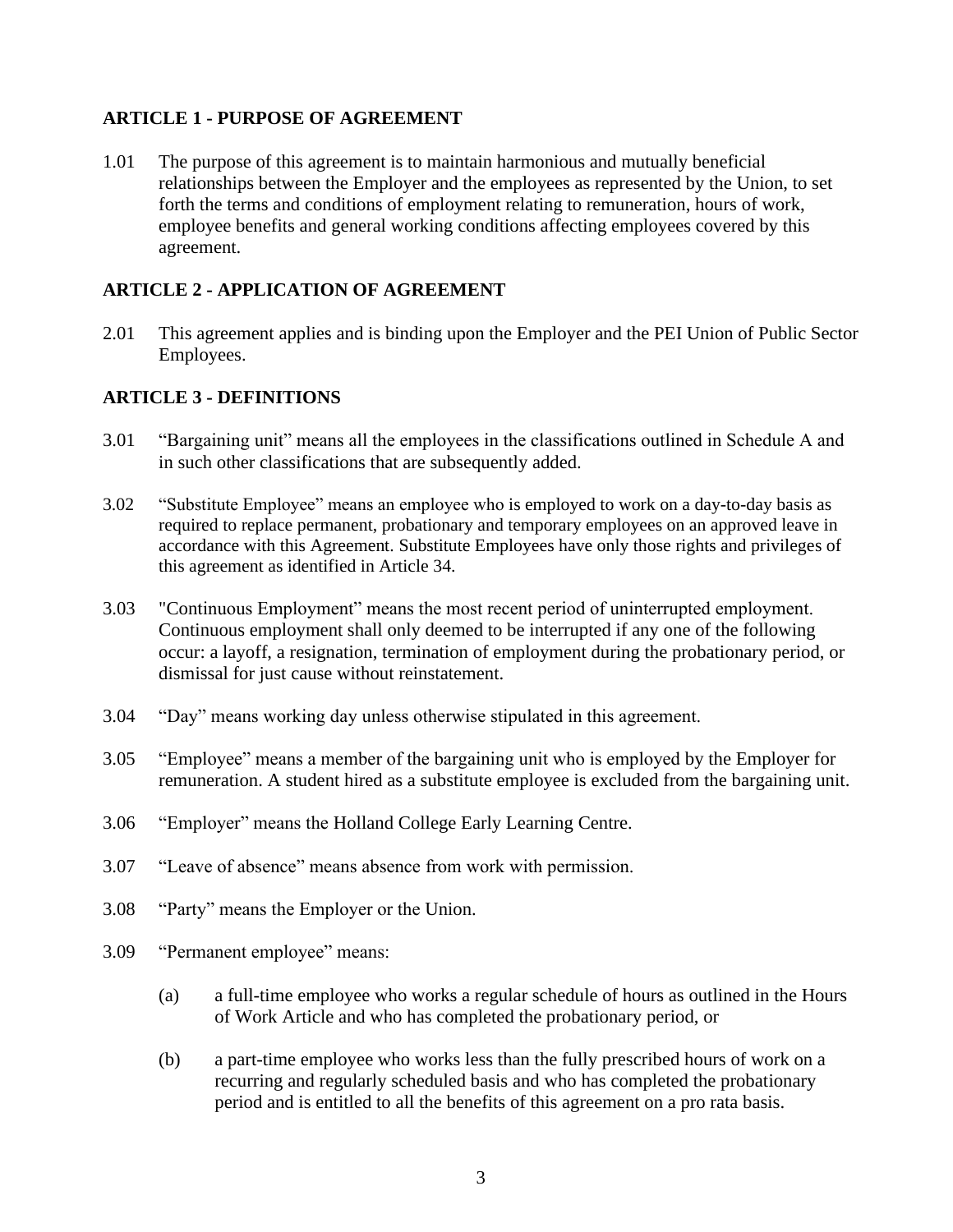- 3.10 "Probationary employee" means an employee as defined in Article 3.09 who has not completed the probationary period. Except as otherwise stipulated, probationary employees in Article 3.09 shall benefit from all the provisions of the agreement.
- 3.11 "Promotion" means the appointment of an employee, as a result of a competition or a classification review to a position having higher compensation.
- 3.12 "Recall list" means a list of eligible employees pursuant to the Layoff and Recall Article 28.
- 3.13 "Seniority" means the length of service credited to each permanent employee as calculated in accordance with Article 25.
- 3.14 "Spouse" means a person
	- (a) to whom an employee is legally married; or
	- (b) with whom an employee has been living for at least twelve (12) months as a couple in a relationship.

An employee shall be entitled to claim benefits under this agreement in relation to only one spouse, and where applicable, the relatives associated with that spouse.

- 3.15 "Steward" means a person selected by the employees in the bargaining unit, to act on behalf of those employees in respect to grievances.
- 3.16 "Temporary employee" means an employee, other than a permanent or probationary employee, who is employed to work for a specified period of time to fill a temporary position in accordance with Article 26. Temporary employees have only those all the rights and privileges of this agreement as identified in Article 35.
- 3.17 "Temporary position" means a position filled in accordance with Article 26, which is vacant due to the absence of a permanent employee through illness, accident, vacation or other approved leave of absence.
- 3.18 "Union" means the Prince Edward Island Union of Public Sector Employees.
- 3.19 "Worksite" means the centre/facility in which or from which the employee works.
- 3.20 Wherever the singular is used, the same shall be construed as meaning the plural and vice versa unless otherwise specifically stated. The parties agree that article titles and sub-titles are for reference purposes only and shall not be used as aids in interpreting the agreement.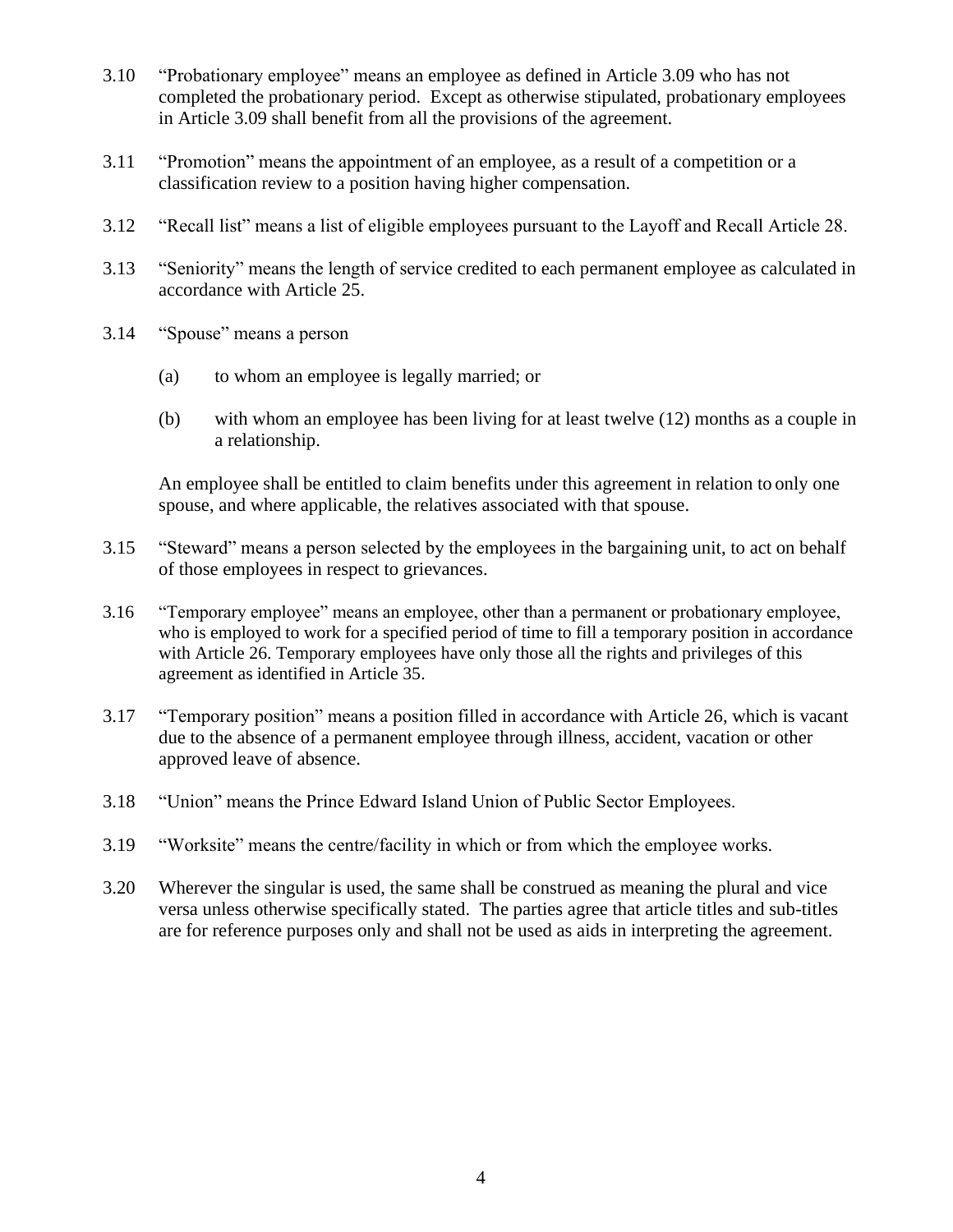## <span id="page-4-0"></span>**ARTICLE 4 - RECOGNITION**

#### 4.01 **Authorized Representative**

The Employer recognizes the Union as the sole and exclusive collective bargaining agent for all employees of the bargaining unit to represent employees included in Certification Order 25-04 issued by the Prince Edward Island Labour Relations Board.

#### 4.02 **Work of the Bargaining Unit**

Persons whose jobs are not in the bargaining unit shall not perform the work of the bargaining unit except that students, volunteers, Owners, Operators, Directors, Assistant Directors, persons engaged in job creation, employment development, skills development and special projects may perform such work as necessary. In the case of students, volunteers, persons engaged in job creation, employment development, skills development and special projects, such work activity may continue provided such work does not result in the layoff of or reduction in hours of bargaining unit employees.

#### 4.03 **No Contracting Out**

- (a) The Employer agrees that it shall not contract out work of the bargaining unit in such a manner as to jeopardize the employment of employees unless mutually agreed by the Union and the Employer.
- (b) Where the Employer is faced with no other alternative and work of the bargaining unit is temporarily contracted out, such action shall not compromise the aforementioned certification order issued by the Prince Edward Island Labour Relations Board.

#### <span id="page-4-1"></span>**ARTICLE 5 - SAVINGS CLAUSE**

#### 5.01 **Conflict with Statute**

If any article in this agreement shall be found to be in conflict with any statute, such article shall be deemed null and void. However, such article shall be separable from the remainder of this agreement, and all other articles herein shall continue in full force and effect. The parties to this agreement shall negotiate a replacement for the article rendered null and void.

#### 5.02 **Mechanism for Resolution**

In the event that the parties cannot reach mutual agreement, the matter in dispute under Article 5.01 shall be subject to conciliation and interest arbitration proceedings.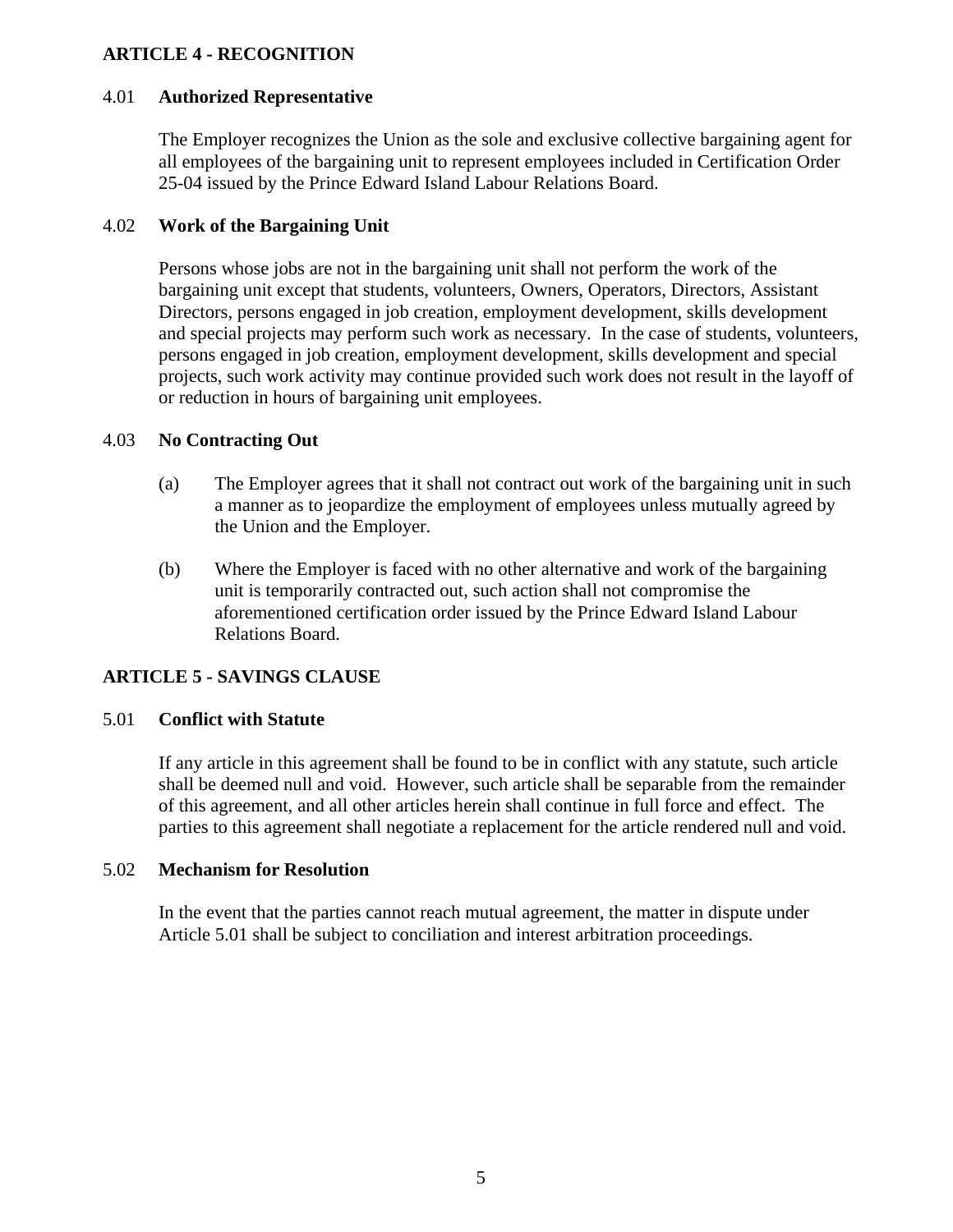#### <span id="page-5-0"></span>**ARTICLE 6 - MANAGEMENT RIGHTS**

- 6.01 All the functions, rights, powers and authority which are not specifically abridged, delegated or modified by this agreement are recognized by the Union as being retained by the Employer and, without limiting the generality of the foregoing, include the following:
	- (a) to manage and direct employees,
	- (b) to hire, promote, transfer, assign, retain employees, and to establish positions,
	- (c) to suspend, demote, discharge, or take other proper disciplinary action,
	- (d) to relieve employees from duties because of lack of work or other proper reasons,
	- (e) to maintain the efficiency of operations, and to make written rules, regulations, policy and procedure to be observed by employees,
	- (f) to determine the methods, means and personnel by which such operations are to be conducted,
	- (g) to evaluate jobs, classify positions, specify the employees' duties,
	- (h) to take whatever action may be necessary to carry on operations in situations of emergency.
- 6.02 These rights shall not be exercised in a manner inconsistent with the expressed provisions of this agreement.

## <span id="page-5-1"></span>**ARTICLE 7 - EMPLOYEE RIGHTS**

#### 7.01 **No Discrimination**

There shall be no discrimination practiced with respect to any employee on the grounds of age, colour, creed, ethnic or national origin, family status, marital status, disability, political belief, race, religion, sex, sexual orientation, membership, lack of membership, activity or lack of activity in the Union or any other reason.

#### 7.02 **No Conflicting Written or Verbal Agreements**

No employee shall be required or permitted to make a written or verbal agreement which may conflict with the terms of this agreement.

#### 7.03 **Harassment-Free Environment**

The Union and the Employer recognize the right of employees to work in an environment free from harassment and the Employer agrees to take such disciplinary action as is necessary respecting an employee engaging in harassment in the work place. Harassment shall be considered discrimination under this article.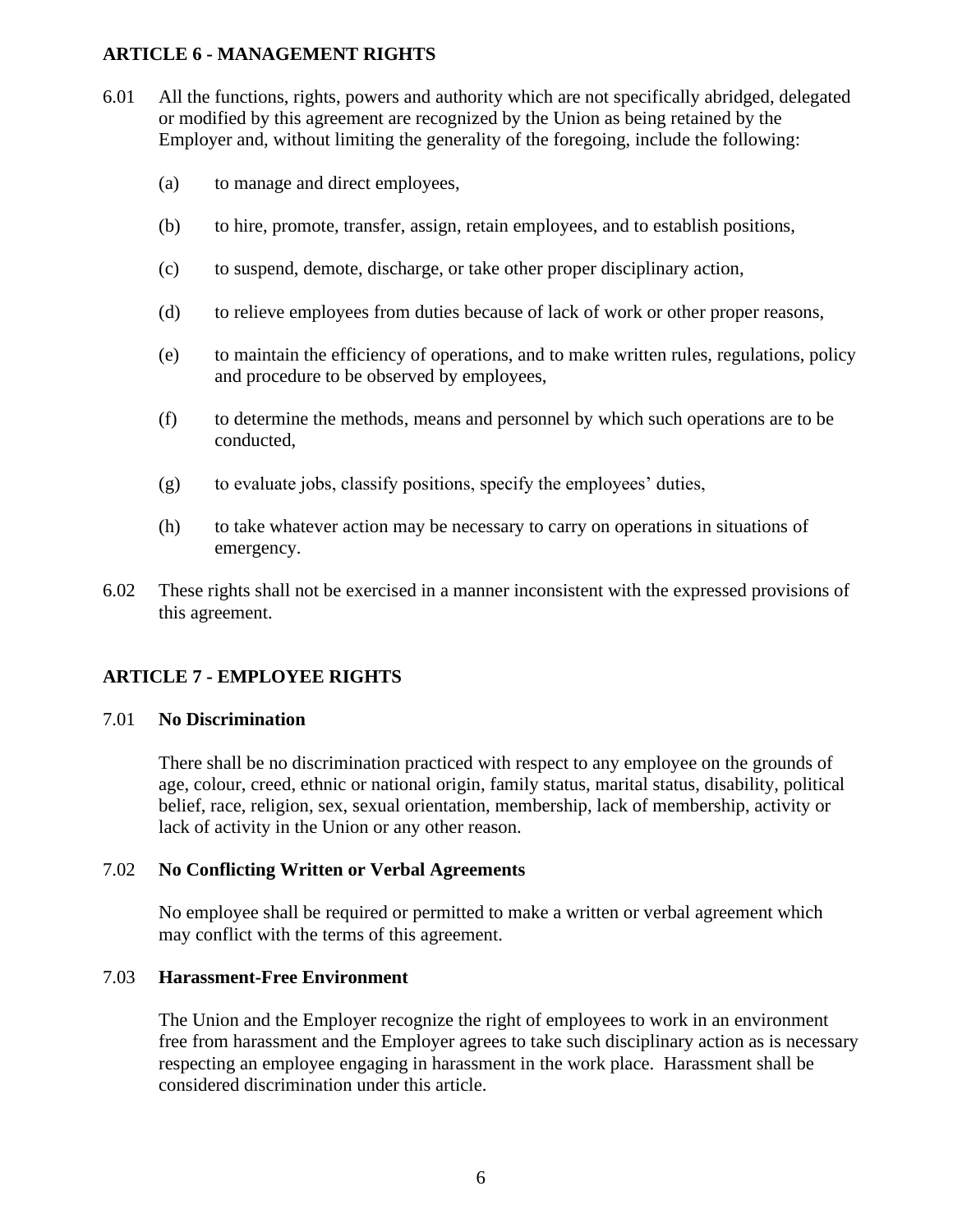#### 7.04 **Sexual Harassment**

Sexual harassment means engaging in a course of vexatious comment or conduct of a sexual nature that is unwelcome and shall include but not be limited to unnecessary touching or patting, suggestive remarks or other verbal abuse, compromising invitations, demands for sexual favours or physical assault.

#### 7.05 **Concerns About Harassment**

An employee who wishes to pursue a concern arising from harassment may, with the approval of the Union, submit a grievance in writing directly to the final step in the grievance process. Grievances of this nature shall be treated in strict confidence by both the Union and the Employer.

## <span id="page-6-0"></span>**ARTICLE 8 - UNION SECURITY**

#### 8.01 **Deduction of Union Dues**

The Employer shall, as a condition of employment, deduct an amount equal to the biweekly Union dues deduction from the biweekly pay of all employees covered by this agreement.

#### 8.02 **Notification of Deduction**

The Union shall inform the Employer in writing of the authorized dues for the implementation of Article 8.01. At least thirty (30) days notice of any changes in the authorized dues will be provided.

#### 8.03 **Amount of Dues Deductions**

Dues shall be deducted as follows depending upon an employee's biweekly gross salary:

- (a) less than \$100, no dues shall be deducted,
- (b) \$100 but less than \$200, one-third of the authorized dues,
- (c) \$200 but less than \$520, two-thirds of the authorized dues, and
- (d) \$520 or more, the full amount of the authorized dues.

#### 8.04 **Remittance of Dues**

The amounts deducted in accordance with this article shall be remitted to the President of the Union by cheque on or before the 15th day of the month following the month in which deductions were made and shall be accompanied by particulars identifying employees and the amounts deducted on their behalf.

8.05 This Article comes into effect on the signing date of this agreement.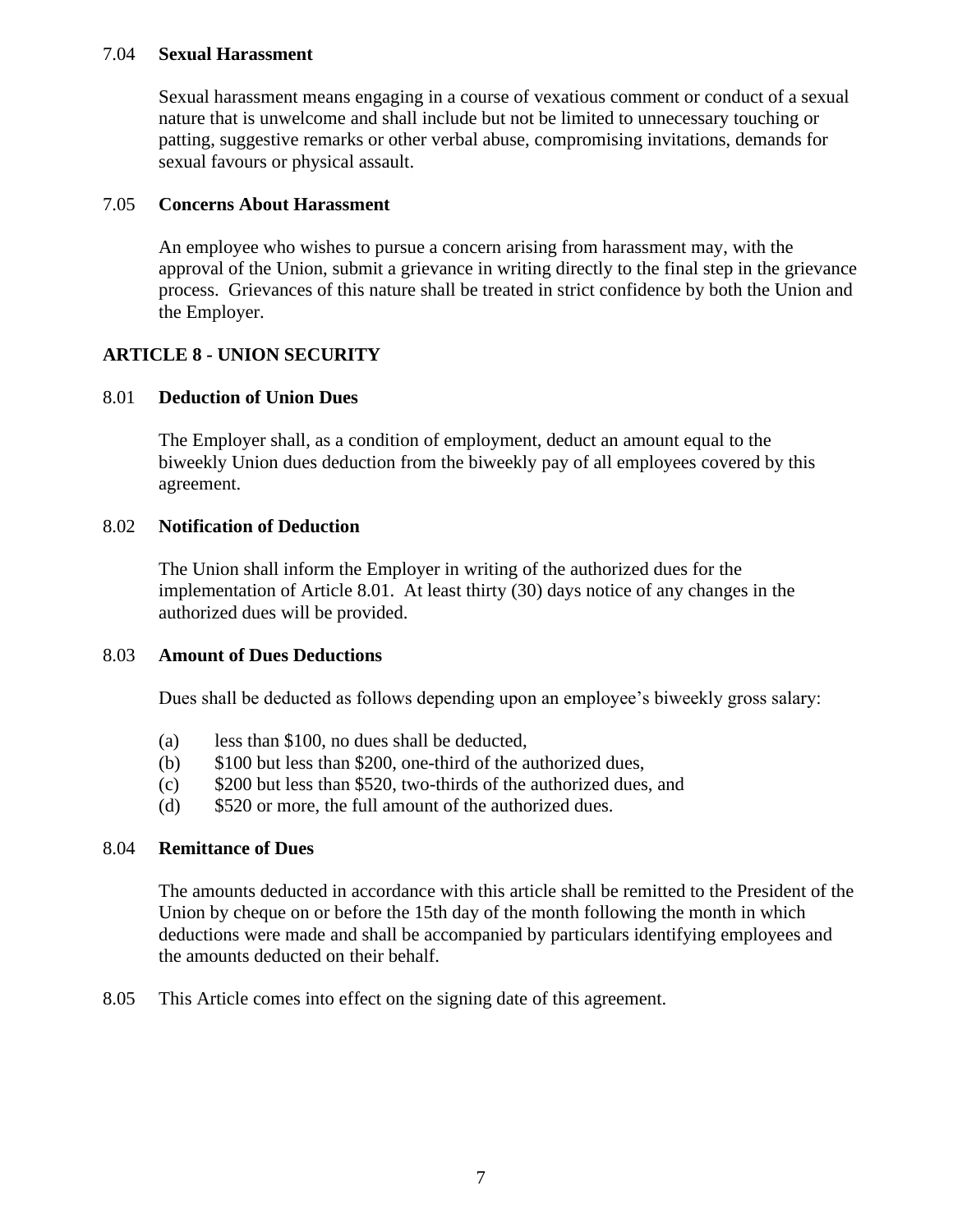#### <span id="page-7-0"></span>**ARTICLE 9 - INFORMATION**

- 9.01 The Union shall provide a copy of this Agreement to the members of this bargaining unit.
- 9.02 The Employer shall provide all employees, upon appointment, with written notification stating their job classification including (permanent, full-time or part-time, substitute or temporary) commencement date and hourly rate of pay.
- 9.03 The Employer shall indicate on each employee's income tax (T4) slip the total amount of Union dues deducted for the previous year.
- 9.04 The employees shall be provided with an itemized statement of hours paid, gross wages, and deductions with each pay cheque.
- 9.05 The Employer shall provide the Union annually on October  $15<sup>th</sup>$  with a listing of personnel changes such as hirings, retirements, resignations, promotions, transfers and layoffs from employment, and the effective dates thereof.
- 9.06 The Employer shall provide the Union with all Employer work related policy and procedures that may affect an employees terms and conditions of employment.
- 9.07 The Employer shall post update copies of the work related policy and procedures at each worksite that affect employee terms and conditions of employment.
- 9.08 The Employer shall make available to the Union information required by the Union such as job descriptions, a list of employees in the bargaining unit, and copies of the pension and insurance plans.
- 9.09 An employee and/or Union Steward, with the written authority of the employee, shall be entitled to review the employee's personnel files. The employee shall give two (2) days notice prior to having access to such files.
- 9.10 The Employer agrees to acquaint new employees with the fact that a Collective Agreement is in effect and the employee's immediate supervisor will introduce him/her to their Union Steward who will provide the employee with a copy of the Collective Agreement.
- 9.11 The Employer, upon reasonable notification, agrees that access to it's premises shall be allowed to any representative of the Union for the purpose of business connected with the Union providing such privilege shall not interfere with the operations. With prior approval of the Employer, the Union is entitled to access a meeting room at the Employers facilities to hold a Union meeting.

# <span id="page-7-1"></span>**ARTICLE 10 - BULLETIN BOARDS**

- 10.01 The Employer agrees to provide space for the Union to put up a bulletin board at the work location which may be used by the Union for the following:
	- (a) notices of Union meetings;
	- (b) notices of Union elections and results;
	- (c) notices of Union recreational and social events;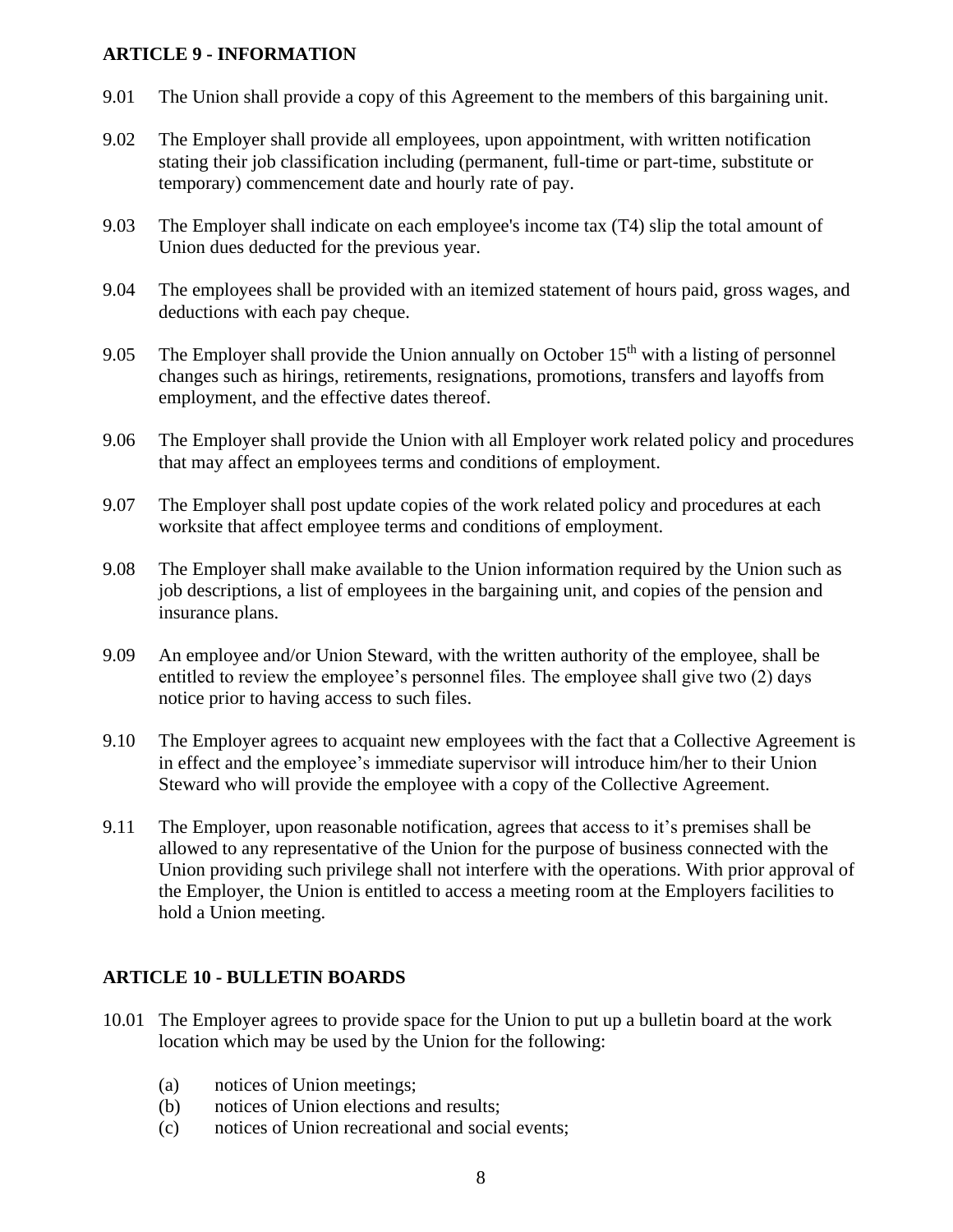- (d) Union newsletters;
- (e) other notices concerning Union affairs which are not political in nature; and
- (f) Employer job postings
- 10.02 Notices may be removed after discussion with the Steward where the notice is unacceptable to the Employer.

# <span id="page-8-0"></span>**ARTICLE 11 - PAYMENT OF WAGES AND ALLOWANCES**

#### 11.01 **Pay Plan**

For the term of this agreement, the pay plan for classifications shall be in accordance with Schedule A, which forms part of this agreement.

#### 11.02 **Pay Progression**

Employees shall move to the rates of pay specified in Schedule A on the effective dates and move to the next level in the rates of pay based on completion of two thousand and eighty (2080) hours of work or paid leave. The computation of hours in this section shall not include overtime.

#### 11.03 **New Positions**

When a new classification is to be established in Schedule A or the duties of an existing classification are substantially changed, the parties to this Agreement shall consult on the salary range to be assigned. In the event that the parties cannot reach a negotiated settlement, the Employer shall assign a rate of pay to the position. The rate of pay shall remain in effect until the parties negotiate a new agreement, which may include a retroactive payment for hours already worked at the rate previously assigned by the Employer.

## 11.04 **Pay Periods and Corrections**

- (a) Pay Periods shall be bi-weekly. Paydays shall be every second Thursday. When a payday falls on a holiday, the payday shall be the last banking day prior to the holiday.
- (b) If an employee does not receive the correct amount of pay, then the Employer will issue an adjustment cheque to the employee. The Employer will issue the cheque as soon as possible, in any case, on the next business day of the error being brought to the Employer's attention. The Employer is not obligated to issue a corrected cheque for an amount less than twenty (\$20) dollars; however, such amount owed shall be paid in the next bi-weekly or weekly pay period.

#### 11.05 **Compensation on Promotion**

In the case of promotion, the salary to be paid shall be in accordance with Schedule A pay plan for the appropriate classification and shall be at an hourly rate of pay higher than the position from which the employee is promoted.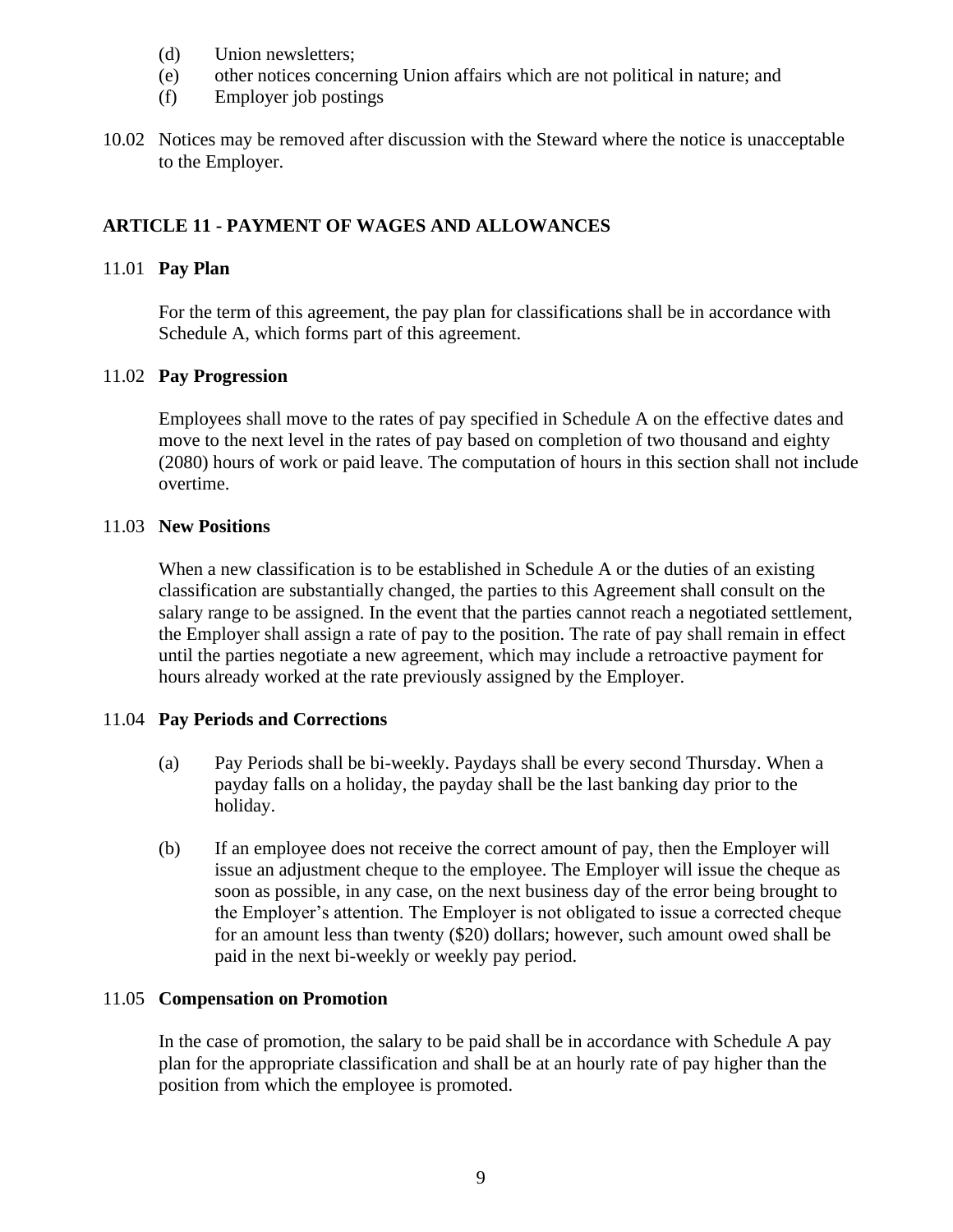#### 11.06 **Mandatory Minimum Qualifications**

The rates of pay for each classification shall be paid only if the educational qualifications for the position are clearly specified as a mandatory requirement for the position at the time of job posting.

#### 11.07 **Wage Premiums**

- (a) The worksite is considered a "lab school" for Holland College programs. Employees must provide the following support to students of Holland College:
	- **i.** Support active learning
	- **ii.** Lead by example/Role Model
	- **iii.** Share knowledge and experience
	- **iv.** Enhance the learning of students
	- **v.** Build healthy supportive relationships
	- **vi.** Evaluate skills and competencies
	- **vii.** Complete written assessment requirements
- (b) In recognition of the requirements in 11.07 (a), a wage premium of **\$1.00** per hour shall be paid to Permanent Full Time Early childhood Educators for the period of October 1 to May 30 annually, which represents the portion of the academic year during which students are present at the work site and Employees are required to provide the identified supports. This Wage Premium is excluded from salary calculations for purposes of Articles 13 (Overtime) and 18 (Group Insurance).

#### <span id="page-9-0"></span>**ARTICLE 12 - HOURS OF WORK**

#### 12.01 **Regular Hours and Meal Periods**

The regular fulltime daily hours of work shall be eight (8) hours. The regular fulltime weekly hours of work shall be forty (40).

#### 12.02 **Rest Periods**

Each employee shall receive two (2) twenty (20) minute rest periods during each eight (8) hour workday.

#### 12.03 **Part-time Hours**

Employees appointed to a permanent position that is less than full-time shall be provided with a letter of offer outlining the part-time hours for their position.

#### 12.04 **No Split Workdays**

There shall be no split working days unless mutually agreed between the employee and the Employer.

#### 12.05 **Exchanging Days Off or Workdays**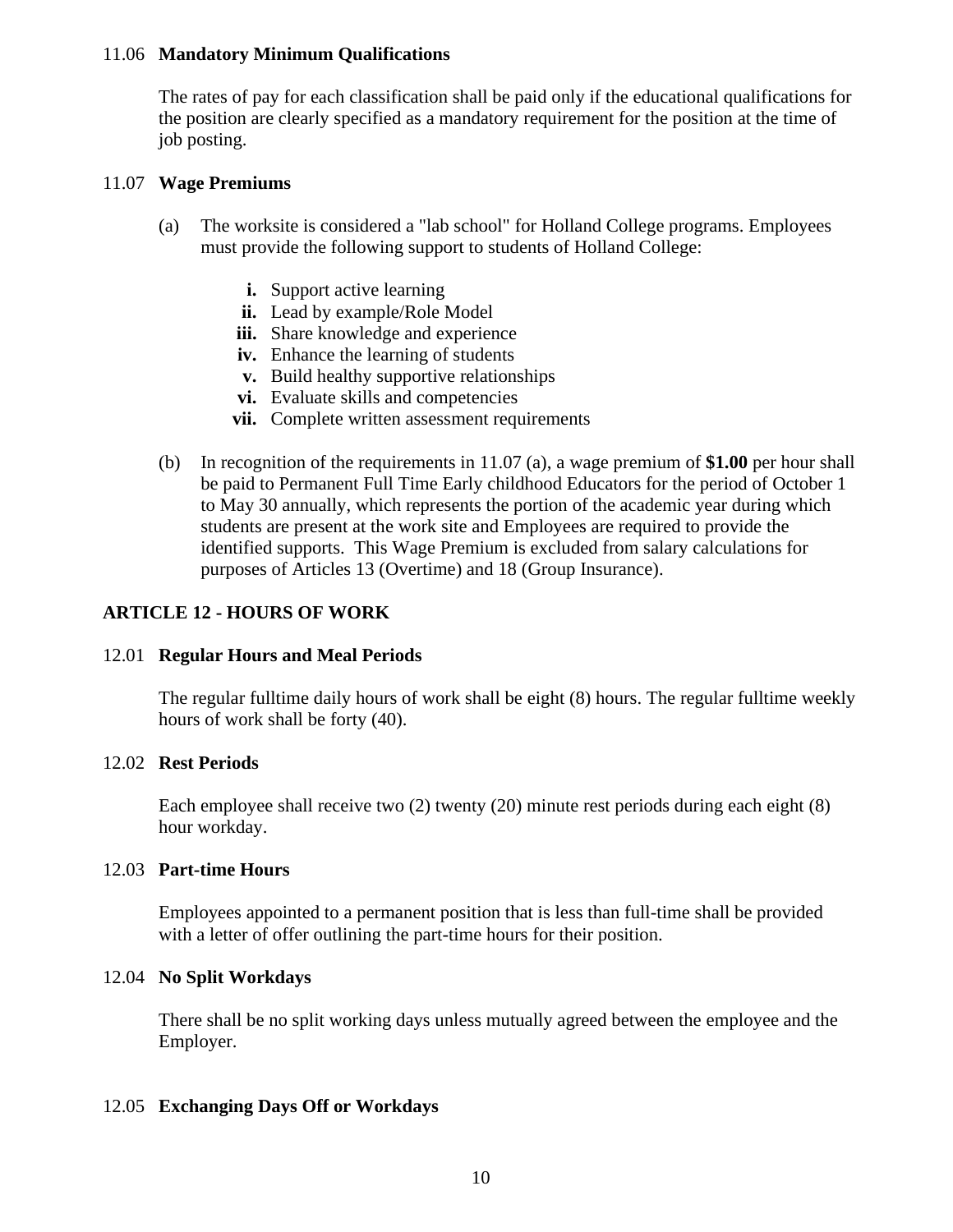Employees may exchange their days off or scheduled workdays with the consent of The Employer. Once a day is exchanged the employee who initiated the change is no longer responsible for the day.

# <span id="page-10-0"></span>**ARTICLE 13 – OVERTIME**

#### 13.01 **Definition of Overtime**

All time worked in excess of eighty (80) biweekly hours of work shall be considered overtime, excluding time to attend monthly staff meetings outside of the regular work day, for which employees shall be compensated at their regular rate of pay.

## 13.02 **Authorization of Overtime**

Overtime must be authorized by the Employer or the Employer's delegate.

## 13.03 **Compensation for Working Overtime**

- (1) Employees shall be entitled to compensation at the rate of time and one-half for all overtime hours worked.
- (2) All overtime shall be calculated to the nearest quarter hour. However, compensation for overtime worked shall not be claimed or received for a period of extra duty of less than fifteen (15) minutes.
- (3) Overtime compensation shall be compensated by time off in lieu, at a time mutually agreed between the Employer and the employee. If time off in lieu cannot be agreed upon, the employee shall be paid overtime compensation.

#### 13.04 **Recording of Overtime**

Overtime banks for each employee shall be created by the Employer for the purpose of recording of overtime worked and time off in lieu taken. Pursuant to Article 13.03 (2), no overtime occurrence of less than fifteen (15) minutes will be recorded in the overtime bank of an employee.

## <span id="page-10-1"></span>**ARTICLE 14 - SAFETY AND HEALTH**

## 14.01 **Employer's Responsibility**

The Employer shall take all necessary provisions to protect and maintain the occupational safety and health of employees, under the provisions of the *PEI Occupational Health and Safety Act*.

#### 14.02 **Grievance Process**

When an employee, a group of employees or the Union, is not satisfied that the provisions of Article 14.01 are being complied with, then the following shall apply: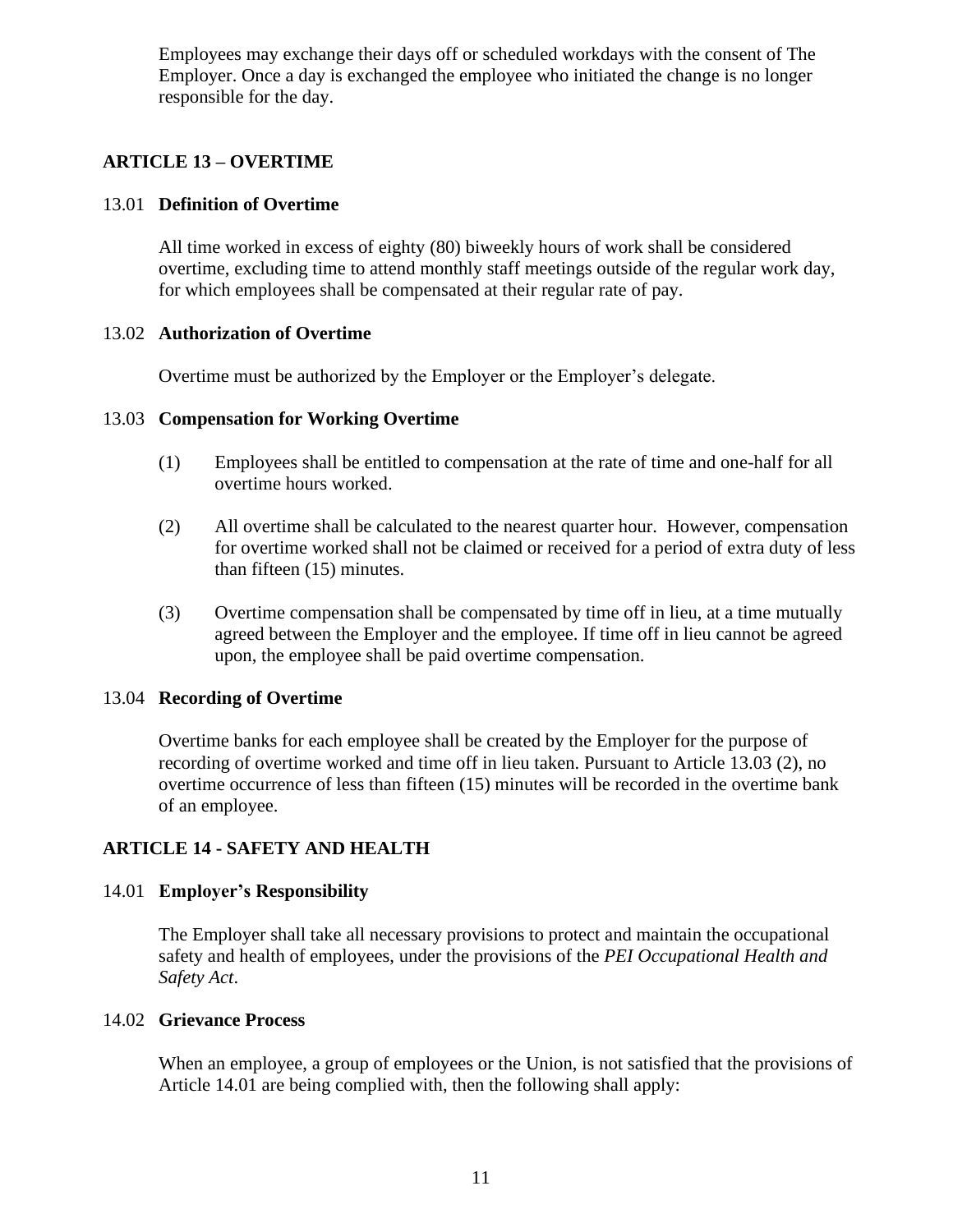- (1) the matter will be referred in writing to the Employer who shall immediately investigate the complaint;
- (2) failing a satisfactory remedy within ten (10) days following such investigation, the matter may be referred to step 2 in the grievance procedure;
- (3) if the decision rendered in Article  $14.02(2)$  is not satisfactory, the matter may be referred to arbitration for a decision which is final and binding on the parties.

#### 14.03 **Worksite Safety & Health Committees**

Safety Committees shall be established in accordance with the *Occupational Health and Safety Act.*

## 14.04 **Pregnant Employees**

A pregnant employee whose job is deemed by her doctor to be hazardous to her health or the health of her unborn child may request a job reassignment for the period of pregnancy by forwarding a written request to the Employer. Upon receipt of the request, the Employer will, where possible, reassign the employee to alternate duties or an alternate position. If a transfer is not available, the employee may request a leave of absence and may, subject to provision of a medical certificate, access her accumulated sick leave.

## **14.05 Contagious Diseases**

Where the Employer has undertaken preventative measures to protect employees Safety and Health such practices shall continue. The Employer, where directed, by a public health officer in accordance with the Regulations under the *Early Learning and Child Care Act*, shall provide preventative measures for those employees in contact with known contagious diseases.

## 14.06 **Police Record Check**

If required by Provincial regulation all employees shall annually complete a Police Records check, the cost of which shall be borne by the Employer.

## <span id="page-11-0"></span>**ARTICLE 15 - INJURY ON DUTY**

## 15.01 **Application of the Workers Compensation Act**

All employees shall be covered by the *Workers Compensation Act*. An employee prevented from performing his/her regular duties with the Employer as a result of an accident, that is covered by the *Workers Compensation Act*, which occurred while performing work for the Employer, shall receive injury on duty leave without pay for the period the employee receives Workers Compensation benefits.

15.02 (a) If an employee is unable to perform their duties at the time the Workers' Compensation Board ceases temporary earnings loss benefits, the employee will be considered for alternate or rehabilitative employment pursuant to the *Workers Compensation Act*. Where no alternative or rehabilitative employment is available, the employee shall be provided disability leave in accordance with the Leave of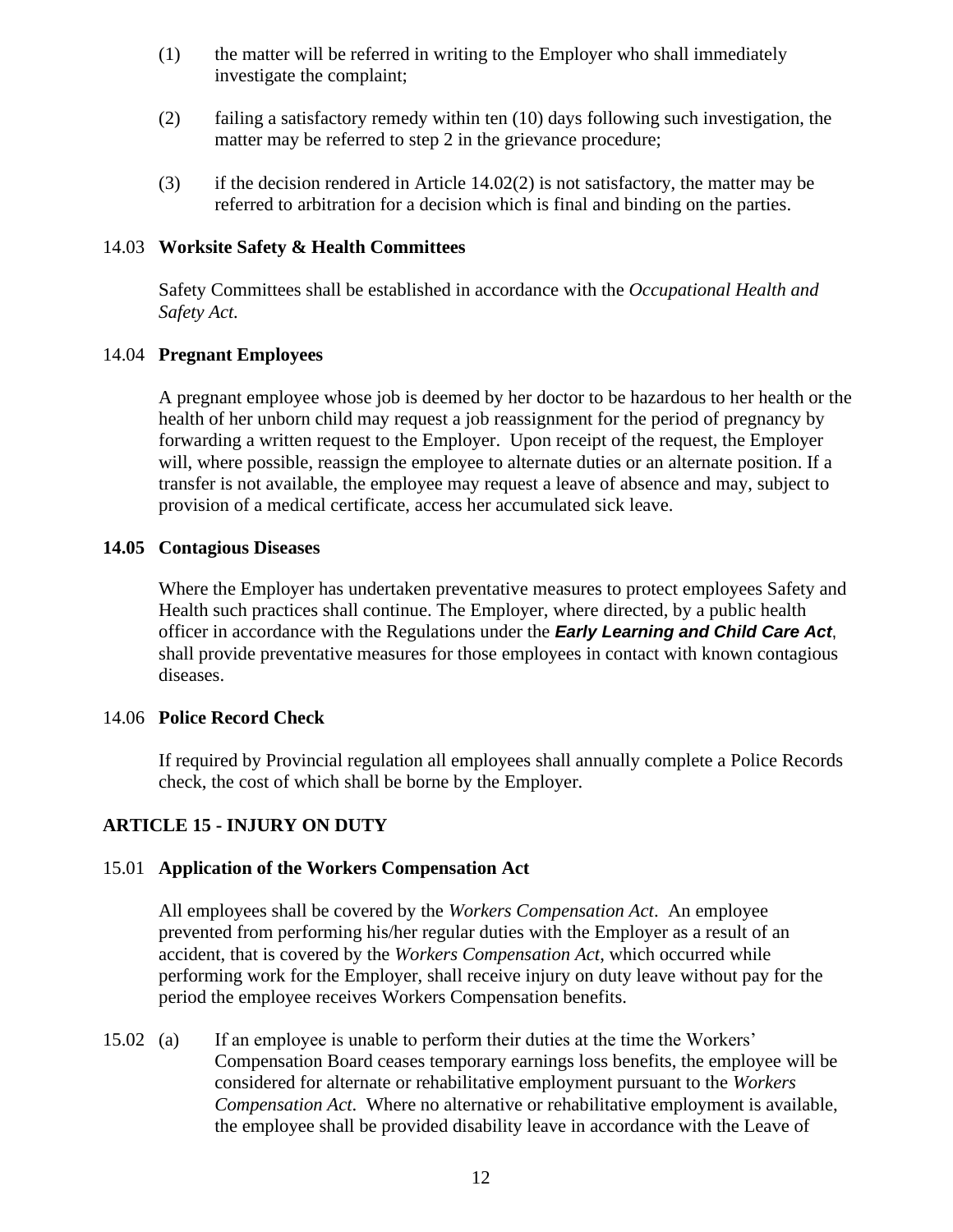Absence Article 17. On conclusion of the disability leave, the employee shall be laid off, pursuant to Article 28.

(b) Where an employee is laid off pursuant to Article 28, the employee shall advise the Employer when the employee is ready to be considered for recall pursuant to Article 28 of this Agreement. An employee may be required to provide a medical certificate of fitness to perform the duties of any position for which a notice of recall is given.

## 15.03 **Benefit Accumulation During Leave**

During the period of injury on duty leave, increments, sick leave, vacation leave, will continue to be accumulated and calculated on the basis of the employee's employment guarantee.

## 15.04 **Leave with Pay for Missed Portion of Day**

An employee, who is injured during working hours and is required to leave for treatment or is sent home as a result of such injury, shall receive payment for the remainder of the day without deduction from sick leave, unless a doctor states the employee is fit for further work that day.

#### 15.05 **Insurance Plans**

The Employers share of premiums in all group insurance plans, while the employee is on such leave, is to be paid monthly. The Employee's share of premiums in all group insurance plans, while on such leave, is to be paid monthly by the employee.

## <span id="page-12-0"></span>**ARTICLE 16 - SICK LEAVE**

#### 16.01 **Definition**

- (1) Sick leave is provided to enable employees to be absent during periods of illness or disability without suffering financial loss of their regular wages. Sick leave may be granted under the following conditions to employees who are unable to report for work. Any employee found to be abusing sick leave privileges may be subject to disciplinary action.
- (2) Sick leave with pay shall be granted to employees for minor medical or surgical procedures or routine dental appointments, provided forty-eight (48) hours notice is given by the employee. This will be waived by the Employer if an emergency exists.

#### 16.02 **Accumulation**

- (a) Employees shall accumulate sick leave credits at the rate of eight (8) hours for each two hundred and eight (208) paid hours.
- (b) Notwithstanding Article 16.02 (a) employees will be entitled to use three (3) personal days per year. All personal days must be approved in advance by the Director. Personal days used will be deducted from the maximum accumulation as outlined in Article 16.02 (a). Personal days may be used for personal reasons that do not need to be specified.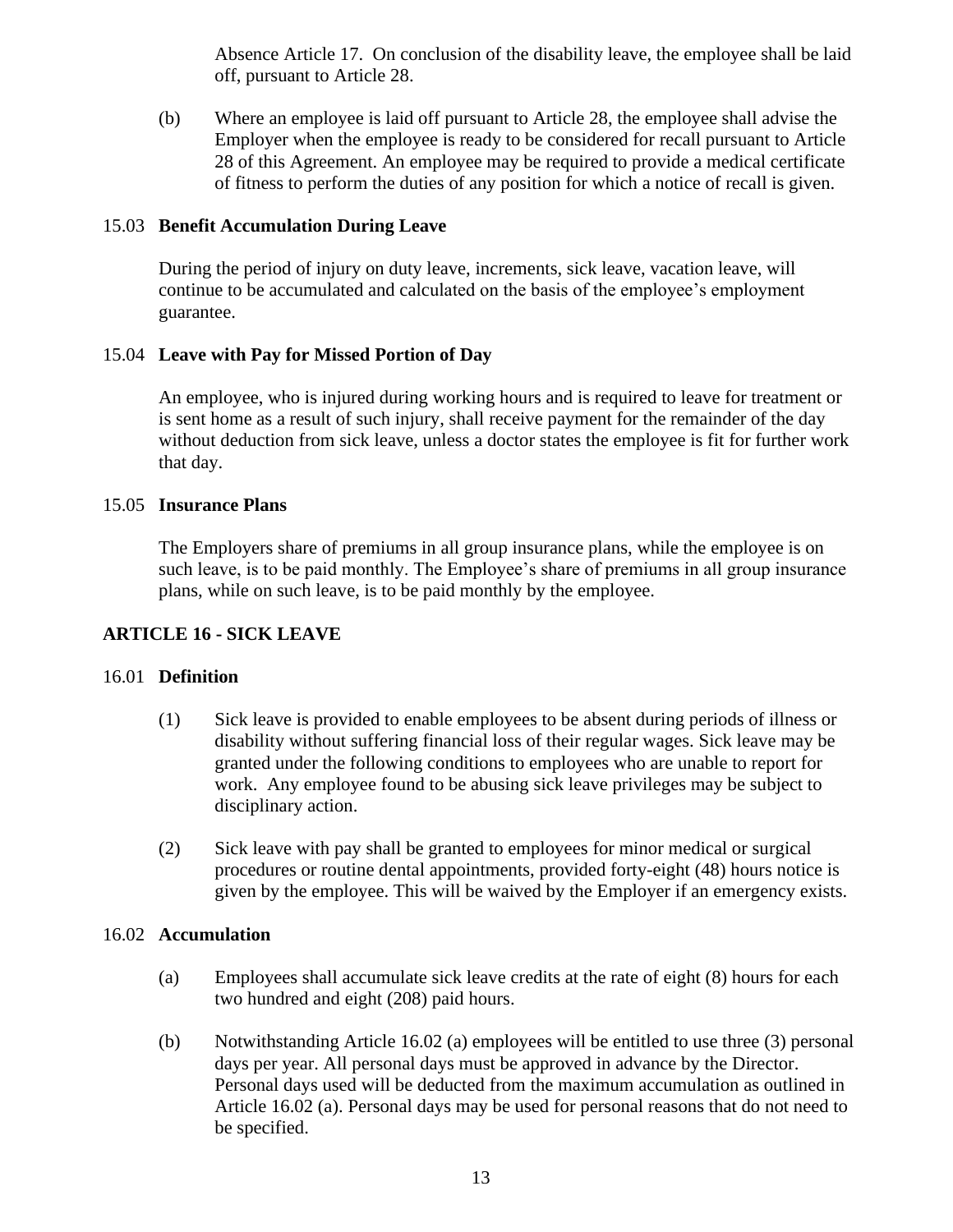#### 16.03 **Carry Over of Sick Leave**

- (a) Annually on or after August  $31<sup>st</sup>$ , each employee's unused sick leave accumulated in the previous year of the Agreement shall be carried over. The maximum amount of sick leave accumulation is eighty (80) hours.
- (b) Employees with maximum accumulation shall continue to earn credits in the current fiscal year at the regular accumulation rate. Such credits may be used for any illness in a current fiscal year. Any surplus over the maximum accumulation shall be eliminated at the end of each fiscal year.

## 16.04 **Reporting of Sickness**

In the case of absence due to sickness or accident, the matter must be reported as soon as possible to the designated Employer representative in the worksite.

## 16.05 **Medically Unfit to Work**

If the employee is found to be medically unfit to carry out the functions of the position he/she occupies then:

- (1) the employee and a representative of the Union and the Employer will meet to discuss alternate or rehabilitative employment, or
- (2) if other suitable employment with the Employer is not available, the employee will be placed on sick leave until sick leave credits are exhausted or the employee is able to return to work, whichever occurs first;
- (3) if the employee is unable to return to work the employee can request to be placed on disability leave without pay in accordance with Leave of Absence Article 17.

## <span id="page-13-0"></span>**ARTICLE 17 – LEAVE OF ABSENCE**

#### 17.01 **General**

- (a) In the sole discretion of the Employer, periods of leave of absence in excess of those allowed in this article may be authorized in exceptional circumstances.
- (b) Except for leaves granted pursuant to Article 17.01(a), an employee, upon completing the period of leave authorized under this article, shall return to the same position held prior to the commencement of the leave.
- (c) Employees on leave have the option of maintaining their group insurance coverage, where eligible, provided the employee pays 100% of the cost of such coverage to the Employer prior to first day of each month. In the event payment is not provided to the Employer, coverage shall be terminated.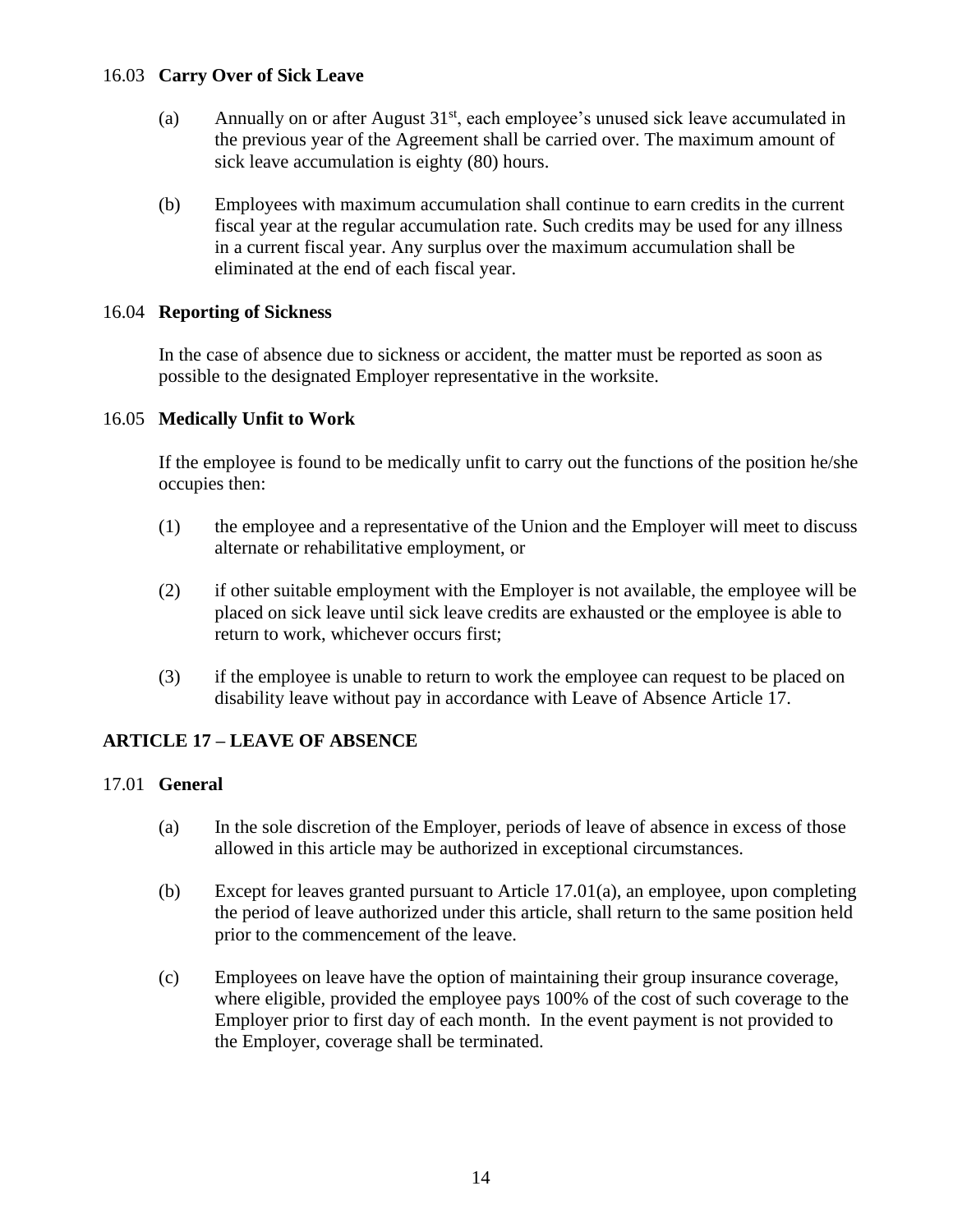## 17.02 **Maternity, Adoption & Parental (MAP) Leave**

- **(a)** The Employer shall grant leaves of absence without pay for reasons of maternity, parental or adoption leave in accordance with the provisions of the *Employment Standards Act* for a total leave period of up to fifty-two (52) weeks for any one birth or adoption event.
- **(b)** A male employee, upon request, shall be granted one (1) day's leave with pay on the occasion of the birth of his child. An employee shall be entitled to one (1) day's leave with pay on the adoption of a child or on the permanent placement of a foster child**.**

#### 17.03 **Union Business**

Where operationally reasonable, the Employer agrees to provide leave of absence without pay to an employee who is required to attend negotiating meetings or to attend meetings concerning Union business or in consultations with the Employer. The Employer will maintain the employee's regular pay and benefits, if notified by the Union that it agrees to reimburse the Employer for the salary and benefit costs of employees granted Union business leave or Employer consultation leave.

## 17.04 **Elections**

Any employee eligible to vote in a federal or provincial election shall have such time off as prescribed in the *Canada Elections Act* or the *Election Act of Prince Edward Island*.

## 17.05 **Jury Duty**

The Employer agrees to abide by the provisions of the *Jury Act* for any employee who is served with a Jury Information Return and Summons pursuant to the *Jury Act*, s. 8(7). The Employer will provide paid leave to an employee who is required to serve as a juror for the period of time their attendance is actually required, provided:

- (1) The employee provided the Employer with a copy of the Jury Information Return and Summons prior to jury duty commencing;
- (2) Any reimbursement received for the service, excluding expenses of mileage and meals, are remitted to the Employer;
- (3) Once the employee's service as a juror is no longer required, the employee returns immediately to resume work. It is understood that upon return to work, any employee called in to backfill for the period of jury service may be sent home and paid for their time worked at straight time.

#### 17.06 **Bereavement**

(a) In the event of the death of an employee's parent (including a natural parent, guardian, foster parent or any other person standing in loco parentis), spouse, son, daughter, brother, sister, grandchild, grandparent, mother-in-law, father-in-law, daughter-inlaw, son-in-law, common-law spouse, or of any relative permanently residing with the employee, an employee upon request shall be granted leave with pay for five (5)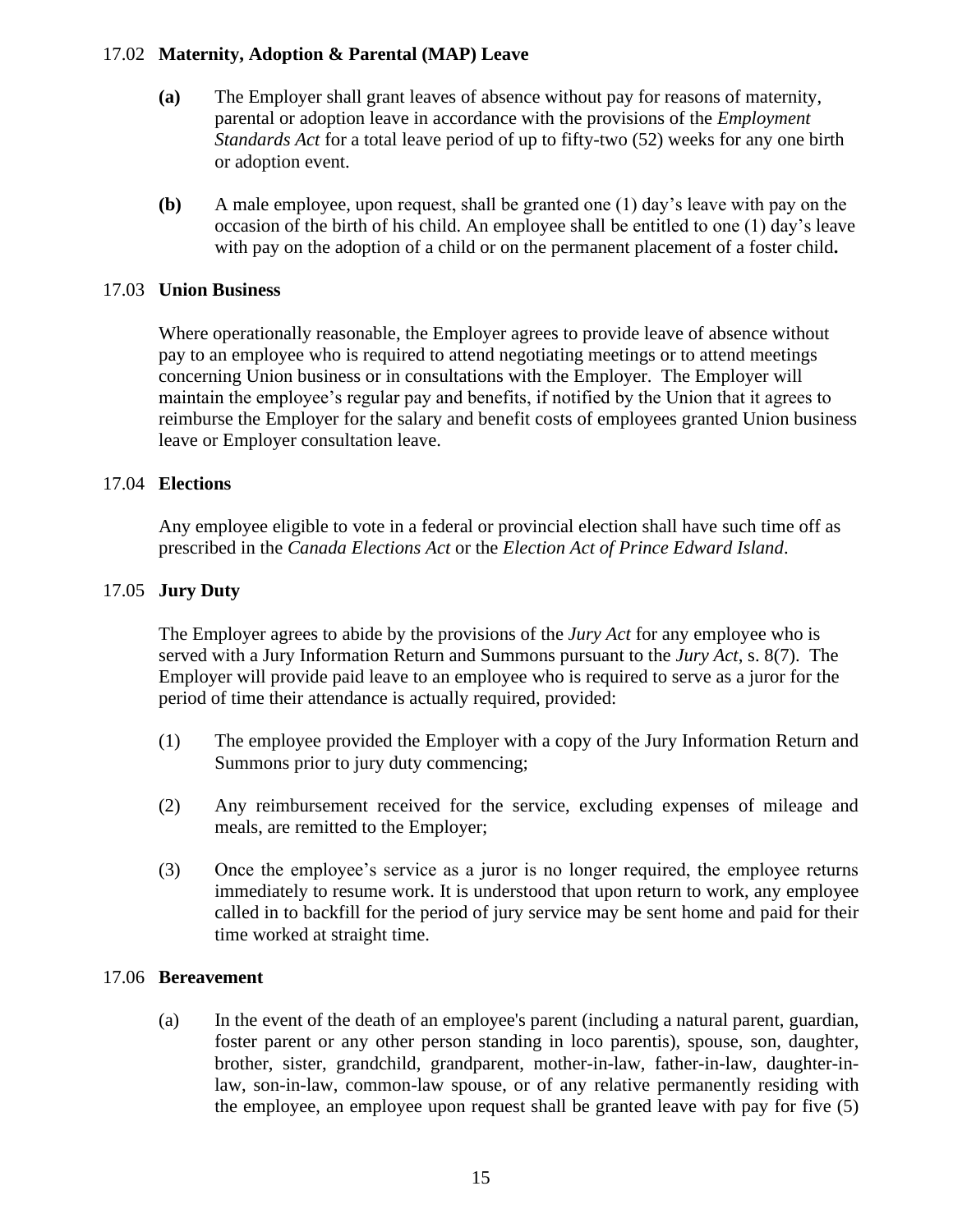consecutive days. Up to two (2) additional days may be authorized for travelling time or, if in the opinion of the Employer, additional bereavement leave is necessary.

- (b) In the event of the death of an employee's aunt, uncle, nephew, niece, brother-in-law, sister-in-law, the employee upon request shall be granted leave with pay for one (1) day for the purpose of attending the funeral. **Up to one (1) additional day may be authorized for traveling time outside of province for the purpose of attending the funeral.**
- (c) If an employee is on vacation leave at the time of bereavement, the employee shall be granted special leave and be credited the appropriate number of days to vacation leave.
- (d) Where administratively possible employees requesting such leave shall submit the appropriate leave Request Form to the Employer for approval of the special leave; otherwise on immediate return to duty.
- **(e) All or part of the bereavement leave referred to in 17.06 (a) or (b) may be deferred for a maximum period of six (6) months in the event that the funeral/burial is delayed to a future date within the six (6) month period.**
- 17.07 The Employer shall grant compassionate care leave without pay up to eight (8) weeks pursuant to the PEI *Employment Standards Act*.

## 17.08 **Disability Leave**

- a) Upon the expiry of injury on duty leave and/or sick leave, an employee shall be provided disability leave without pay for the period requested up to a maximum of twelve (12) months. Where medical opinion advises that the employee will be able to return to work within the next ninety (90) calendar days then the disability leave shall be extended until the employee returns or the ninety (90) days has elapsed, whichever is less.
- b) **If an employee returns to work pursuant to 17.08 (a) and suffers a recurrence, and is required to go out on disability leave within sixty (60) calendar days of the return to work, the employee shall be entitled to an additional total cumulative disability leave of ninety (90) calendar days.**
- c) **If the employee does not return to work following the disability leave period set out in (a) or (b) above, the employee shall be deemed medically unfit to work and the employee's employment relationship shall end.**

#### 17.09 **Personal Leave**

An employee may be granted a leave of absence without pay for a period of up to three (3) months. A leave of absence in excess of the maximum entitlement under this article may be authorized in exceptional circumstances by the Employer. Such leave shall not be unreasonably withheld.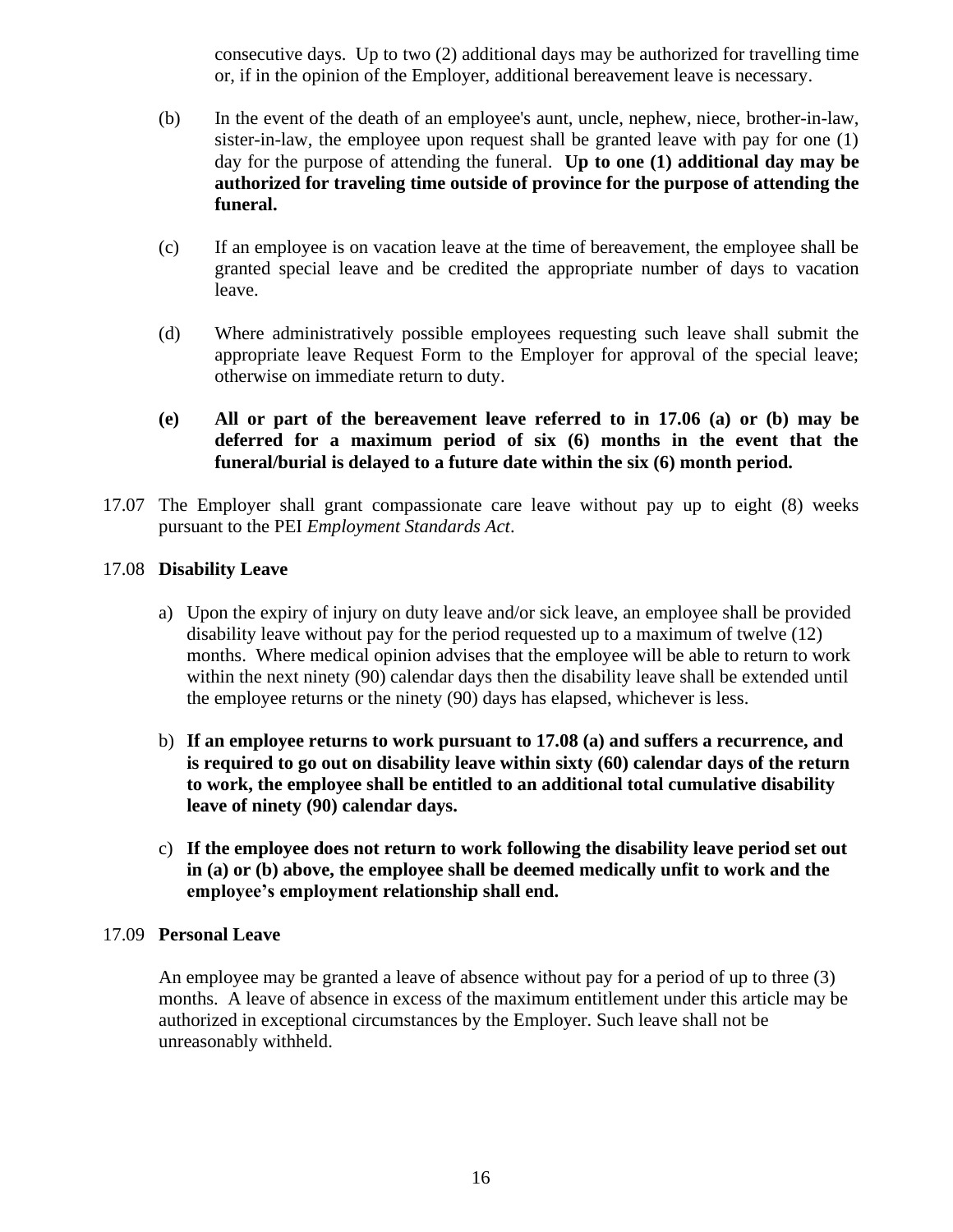## 17.10 **Closure Due to Storms**

If the Holland College Early Learning Centre closes due to weather conditions employees shall suffer no loss of regular pay.

## 17.11 **Employer Support for Staff Development and Training**

- (1) The Employer recognizes the necessity of staff development and training and may grant a leave of absence and financial assistance to employees in order to provide them with the opportunity to attend professional or technical seminars, workshops and short courses sponsored or approved by the Employer.
- (2) An employee may at any time apply for a leave of absence to participate in development and training by setting out the nature of the proposed development or training along with such information as may be requested.

## 17.12 **Mandatory Training**

- (1) Where the Employer requires employees to participate in a course, seminar or workshop, whether in-service or out-of service, all costs related to the training shall be paid by the Employer and salary and benefits shall be maintained. Employees shall be required to attend the annual Fall and Spring (Friday sessions only) conferences of the Early Childhood Development Association as part of their training, and the provisions of this Article shall apply. If an Employee chooses to attend the full Spring conference, the Employer will pay the full conference fee, but salary and benefits for the Friday sessions only.
- (2) If such courses, seminars or workshops occur outside of the employee's scheduled hours of work, the employee will be granted equivalent time off at straight time.
- 17.13 Notwithstanding Article 17.11 and 17.12, employees are responsible to obtain their annual mandatory continuing education training hours as part of the maintenance of their Early Childhood Education license. The Employer is not required to but may provide annual continuing education training that may be approved for the maintenance of the Employees Early Childhood Educator license.

## <span id="page-16-0"></span>**ARTICLE 18 – GROUP INSURANCE**

- 18.01 The Employer shall provide a group insurance plan which shall provide coverage for permanent employees in the following areas:
	- Medical
	- Dental
	- Accidental Death and Dismemberment
	- Life Insurance
	- Long Term Disability
	- •Critical Illness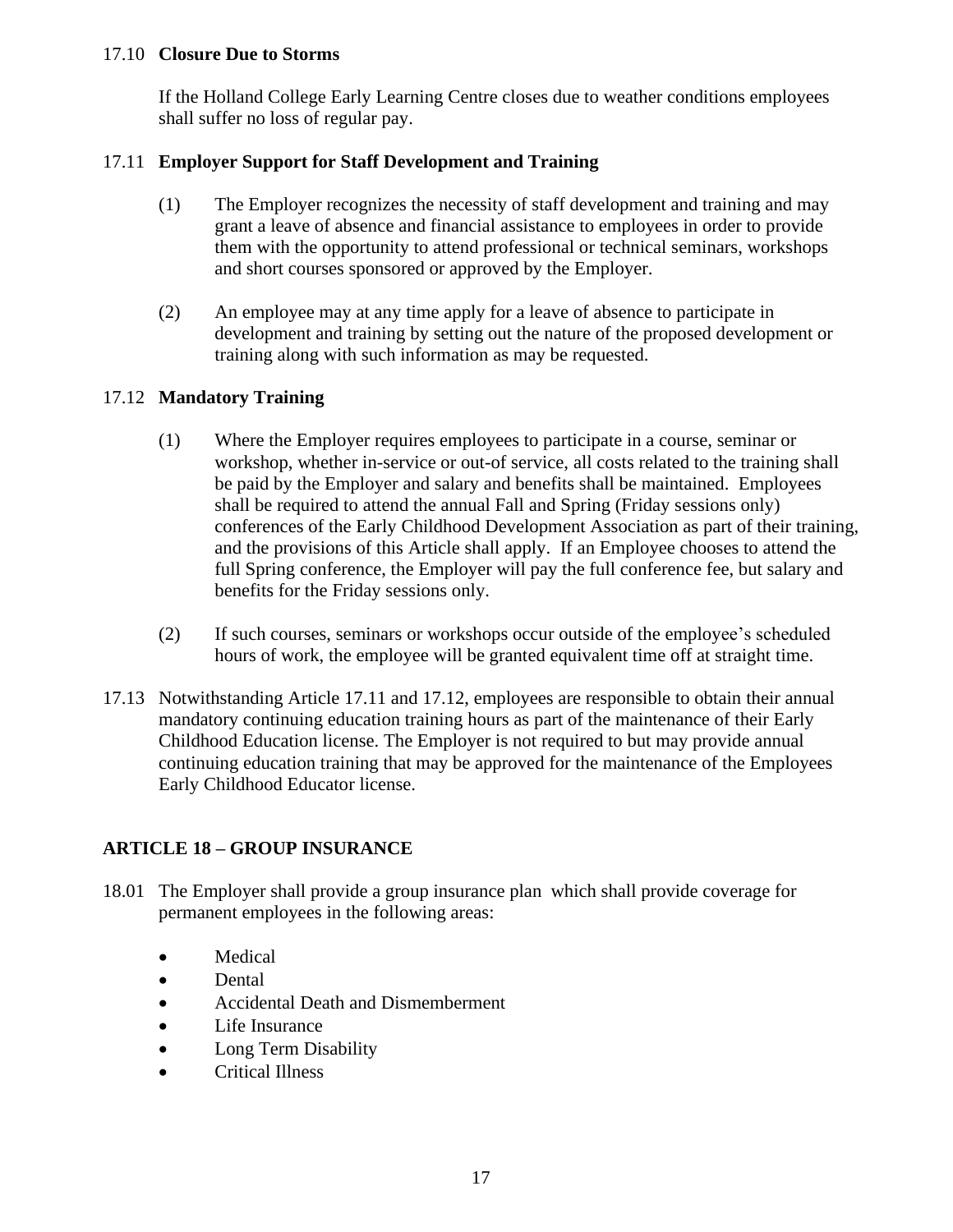- 18.02 (a) Participation in the group insurance plan shall be mandatory for permanent employees except that any employees covered by an alternate plan can be exempted from the medical and dental coverage of this plan.
	- (b) Participation in Critical Illness insurance shall be voluntary.
- 18.03 Notwithstanding the foregoing, eligibility for participation in the Group Insurance plan shall be subject to the terms and conditions set down by the Group Insurance carrier.
- 18.04 The Employer agrees to pay seventy-five (75%) percent of the premium cost of Medical and Dental Plans, Group Life Insurance Plan and the Accidental Death and Dismemberment Insurance Plan for employees who elect single/family coverage subject to the payment of the balance of the premiums by employees through pay deductions.
- 18.05 The premium costs of the Long-Term Disability plan and Critical Illness shall be paid totally by the employee participating.
- 18.06 Eligible Employees who retire shall have the option of participating in the group Health, Dental, and Life Insurance/Accidental Death and Dismemberment Plan for Retirees. Retirees shall be required to pay the full cost of premiums for this coverage, with no share paid by the Employer. The Health coverage shall be available for the life of the retiree, or until the retiree stops paying the required premiums. All other benefits shall terminate immediately upon the retiree reaching the age of sixty-five (65). The Employer reserves the right to amend, reduce or withdraw this coverage.
- 18.07 For the purposes of Article 18.06, an Employee must be at least fifty-five (55) years of age and have completed at least ten (10) years employment as a Permanent Employee at the time of retirement to be eligible for full post-retirement benefits and will only qualify for continuation of Health, Dental and Life Insurance/Accidental Death and Dismemberment benefits if the Employee was eligible for those benefits at the time of the Employee's retirement.

## <span id="page-17-0"></span>**ARTICLE 19 - VACATIONS**

- 19.01 Employees shall be entitled to vacation with pay during each fiscal year on the following basis:
	- (a) Employees with less than five (5) years of continuous employment shall earn vacation entitlement at the rate of eight (8) hours for each two hundred and eight (208) paid hours.
	- (b) Employees who have completed five (5) years of continuous employment shall earn vacation entitlement at the rate of eight (8) hours for each one hundred and thirtyeight (138) paid hours.
	- (c) Employees who have completed twelve (12) years of continuous employment shall earn vacation entitlement at the rate of eight (8) hours for each one hundred and four (104) paid hours.
- 19.02 All vacation leaves must be approved prior to the commencement of such leaves by the Employer.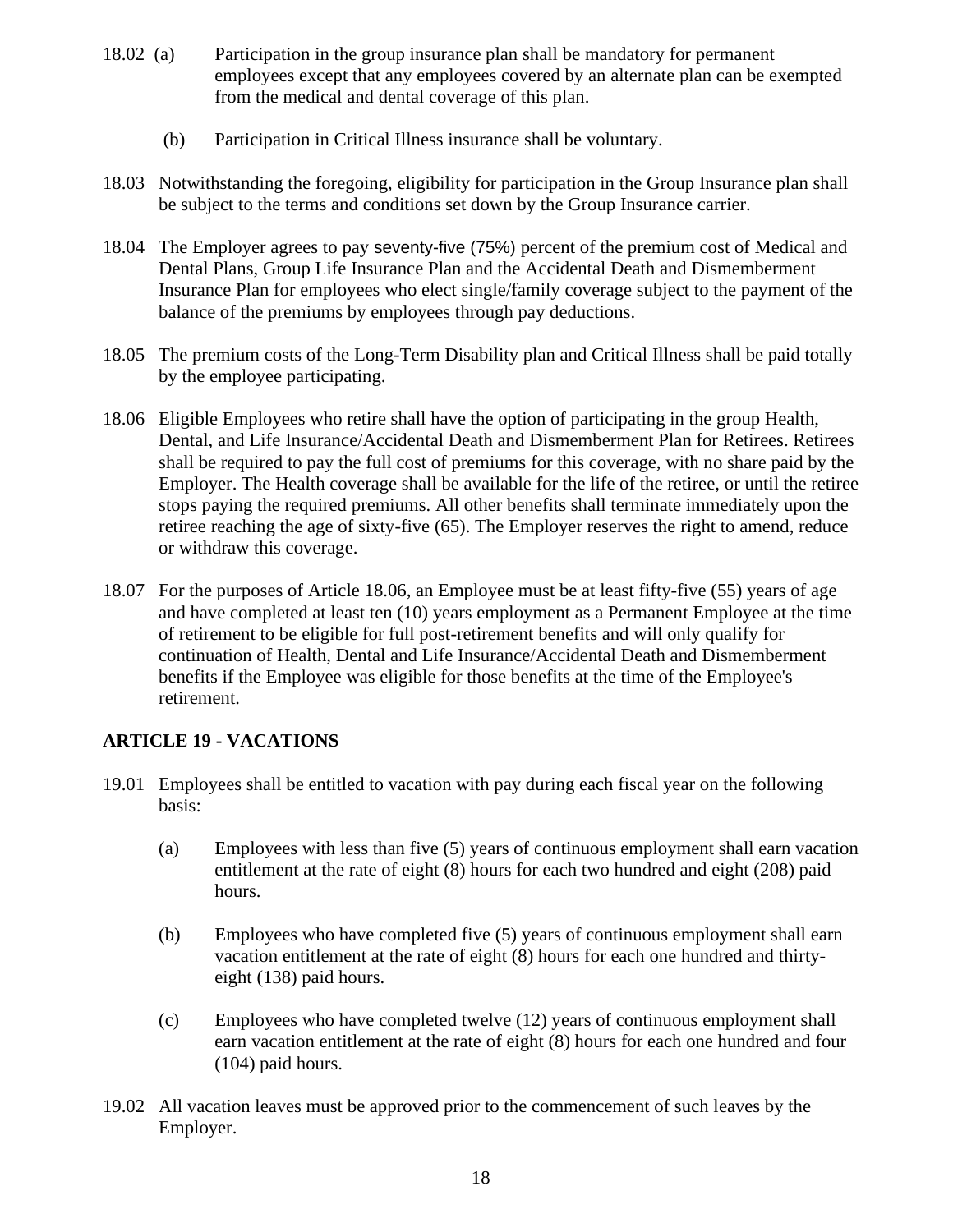- 19.03 An employee, upon separation from the Employer, shall compensate for vacation which was taken but not earned at the time. However, an employee's estate will not be required to compensate for unearned vacation leave in case of separation due to death of the employee, or following involuntary separation due to layoff or permanent disability.
- 19.04 Probationary employees shall be entitled to accumulate but not take vacation time earned unless approved by the Director.
- 19.05 Employees shall not accumulate vacation time while on a leave of absence without pay including but not limited to WCB, Employment Insurance (EI) and Maternity, Adoption or Parental (MAP) Leave.

## <span id="page-18-0"></span>**ARTICLE 20 - HOLIDAYS**

#### 20.01 **Designated Holidays**

(1) All employees shall receive one (1) day paid leave for each of the following designated holidays each year:

| New Year's Day          | Labour Day                          |
|-------------------------|-------------------------------------|
| <b>Islander Day</b>     | <b>Truth and Reconciliation Day</b> |
| Good Friday             | Thanksgiving Day                    |
| <b>Easter Monday</b>    | Remembrance Day                     |
| Victoria Day            | Christmas Eve Day                   |
| Canada Day              | Christmas Day                       |
| Gold Cup and Saucer Day | <b>Boxing Day</b>                   |

and all other days proclaimed by the Provincial or Federal Government.

(2) For the purpose of this article, "holiday" means a twenty-four (24) hour period commencing at midnight on a calendar day designated as a holiday.

#### 20.02 **Holiday Falling on a Leave with Pay**

When a holiday falls within an employee's period of leave with pay, that day shall constitute a holiday and not a day of leave.

#### 20.03 **Holiday Coinciding with Day of Rest**

When a day designated as a holiday coincides with an employee's day of rest, the Employer shall grant the holiday with pay on the day immediately following the employee's day of rest.

#### <span id="page-18-1"></span>**ARTICLE 21 - PERFORMANCE REVIEWS AND PROBATIONARY PERIOD**

21.01 (a) Each employee will have a scheduled opportunity on an annual basis to meet with their Employer to review and evaluate their work performance.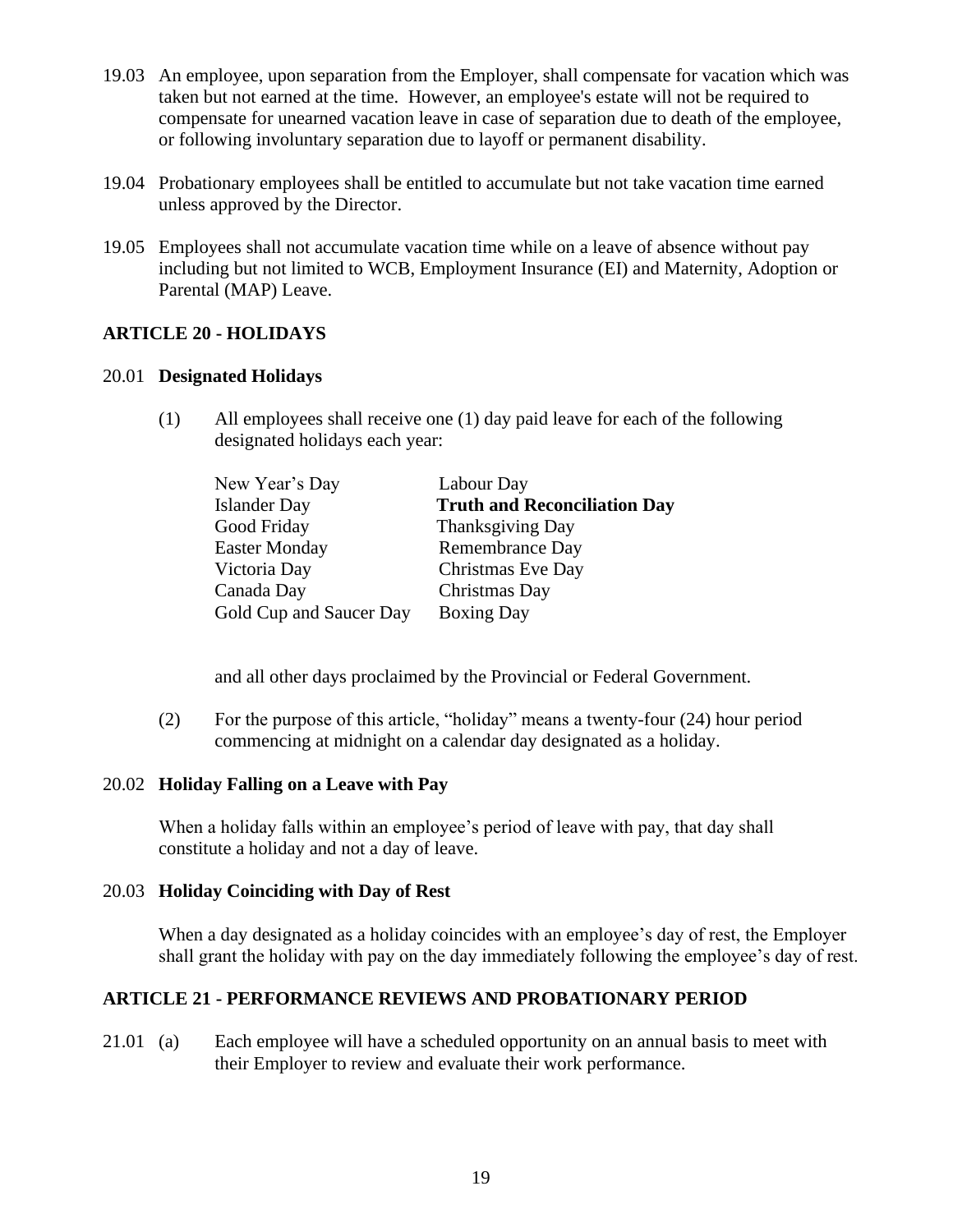- (b) All employees, excluding probationary employees, shall receive an annual performance review within thirty (30) days of their anniversary date of hire or at such other time as may be agreed between the employees and the Employer.
- 21.02 A copy of the performance review will be given to the employee and the employee shall sign one copy to acknowledge receipt, which will be retained in the employee's confidential personnel file.
- 21.03 All new employees on appointment to a permanent position will have a probationary period of one thousand and forty (1040) hours worked in the classification. The termination of employment of a probationary employee during the probationary period following an evaluation shall be subject to the total discretion of the Employer and such termination shall not constitute discipline under Article 23 of this Agreement.
- 21.04 In order to advance from probationary status a satisfactory performance review must be completed. The Employer will confirm in writing within seven (7) days of completion of the initial one thousand and forty (1040) hour probationary period that either:
	- (a) the employee has successfully completed the probationary period; or
	- (b) the employee's probationary period is extended an additional five hundred and twenty (520) hours; or
	- (c) the probationary employment of the employee is terminated.

In the event the probationary period is extended by the Employer, the Employer will confirm in writing within seven (7) days of completion of the extended probationary period that the employee has successfully completed the probationary period or that the probationary employment of the employee is terminated.

21.05 Once an employee successfully completes their probationary period, calculation of their seniority will date from their initial date of hire.

# **ARTICLE 22 – BLANK**

# <span id="page-19-0"></span>**ARTICLE 23 - DISCIPLINE**

- 23.01 No employee shall be disciplined except for just cause. The Employer supports a system of progressive discipline (oral reprimand, written reprimand, suspension, dismissal) except in the case of serious offences. Serious offences include, but are not limited to, abuse or neglect of children in care, harassment, insubordination, theft, assault, conviction of a serious criminal offence that raises a reasonable doubt as to the Employee's trustworthiness or ability to continue as an employee, or breach of confidentiality.
- 23.02 Where an employee is disciplined by suspension, demotion, or dismissal, the Employer shall, upon the date of such disciplinary action, provide the employee with written reasons for such disciplinary action and a copy of such notice shall be sent to the Union.
- 23.03 Upon request of an employee, the Employer shall provide him/her with the opportunity to read any documents, other than recruitment documents, on his personnel file. Upon his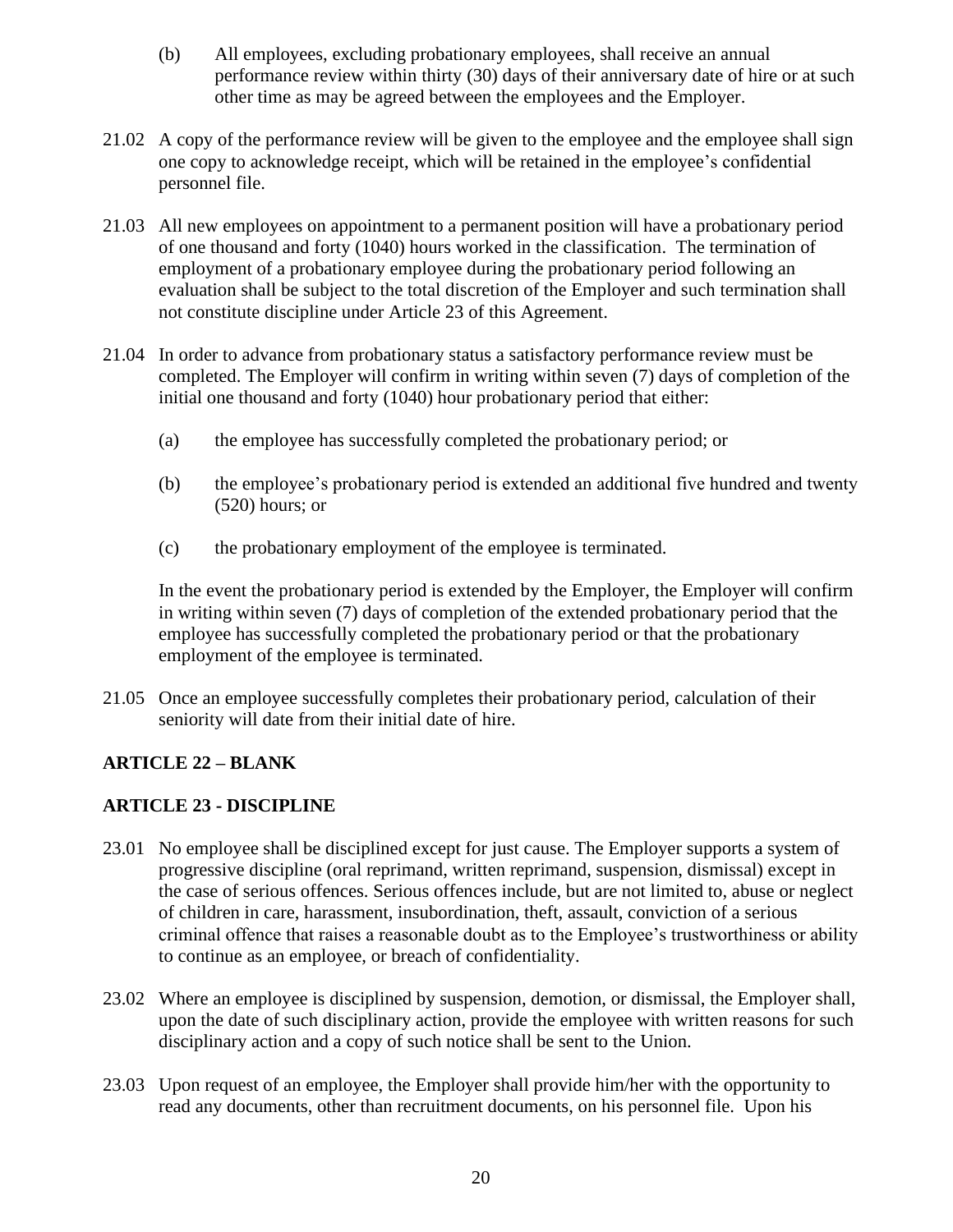request, the employee shall be provided with an exact copy of any such document, other than recruitment documents.

- 23.04 Upon the employee's request, any notice of disciplinary action or any other document concerning a disciplinary action other than evaluation reports and payroll transactions which may have been placed on his personnel file, shall be removed after twenty-four (24) months have elapsed since the disciplinary action was taken, provided no further disciplinary action has been recorded during this period.
- 23.05 Where it is determined that an employee has been unjustly disciplined, the board of Arbitration shall have the power to impose any remedy it deems just and equitable.

## <span id="page-20-0"></span>**ARTICLE 24 - GRIEVANCE AND ARBITRATION PROCEDURES**

#### 24.01 **Policy**

The parties recognize the desirability of providing of an orderly system of resolving any complaints or disputes in order to provide a harmonious and cooperative relationship between the Employer and its employees.

- 24.02 "Grievance" means a written complaint by an employee or group of employees
	- (a) arising out of a difference of opinion as to the application, interpretation, administration, or alleged violation of this Agreement, or
	- (b) including any question as to whether a matter in this Agreement is arbitrable.

#### 24.03 **Designated Representative**

The Employer shall designate a representative for the Grievance Procedure and advise the Union of the name and title of the Designated Representative.

#### 24.04 **Steward**

The Union shall provide the Employer with written notice of the name of a Steward authorized to deal with grievances on behalf of employees.

#### 24.05 **Union Concurrence**

Employees may pursue a grievance under this Article only with the approval of the Union.

#### 24.06 **Complaint/Grievance Settlement Process**

#### **Step 1**

The parties to the Agreement recognize many complaints can be settled through informal discussion. For this reason, it is understood that if an employee has a complaint the employee shall discuss it with the employee's Supervisor, or in their absence, the Administrator, as soon as possible and in any case no complaint shall be made unless made within twenty-one (21) days from the date upon which the complaint occurred, unless an extension of time has been mutually agreed upon. The Supervisor, after having consulted with the Administrator,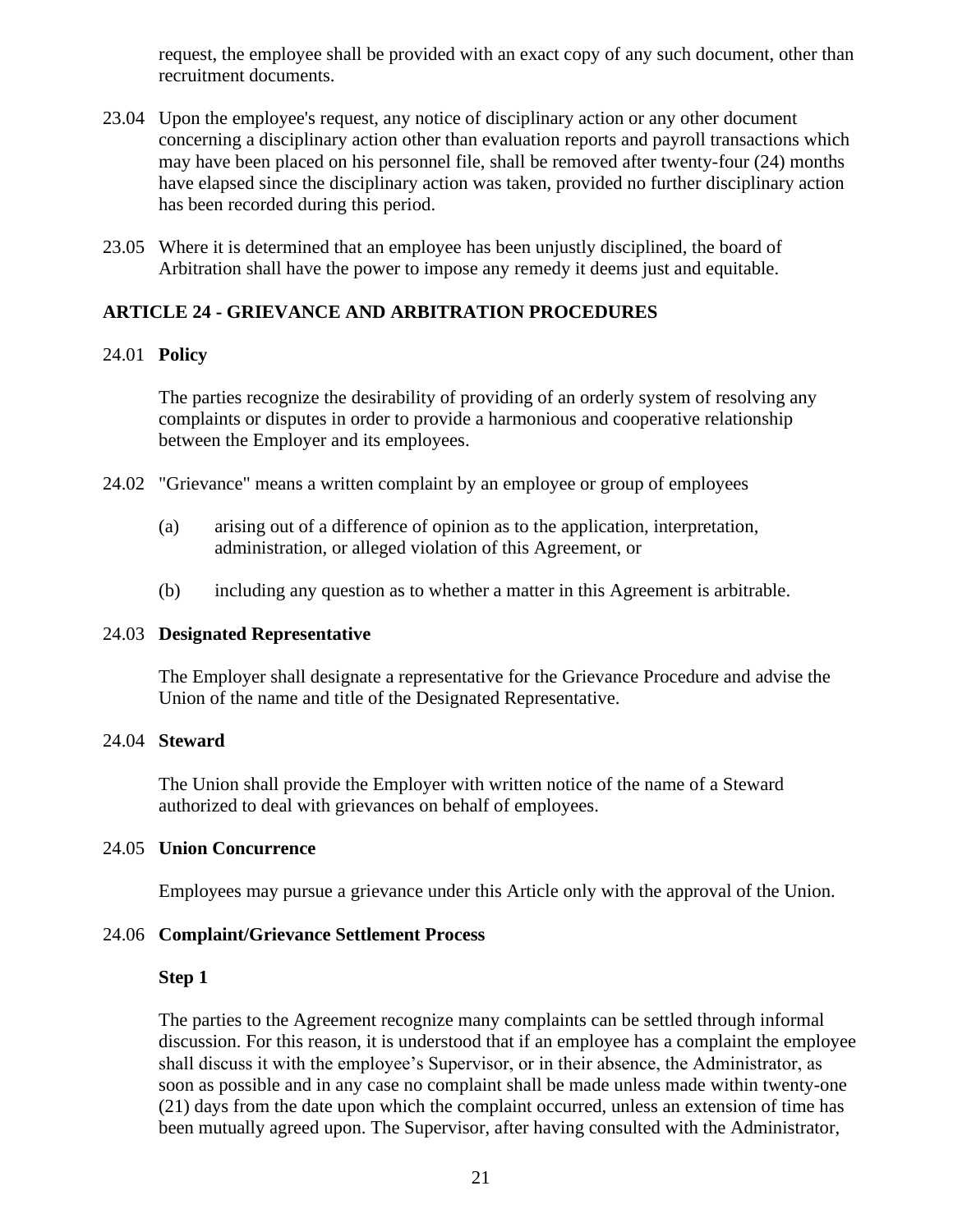or in the Supervisor's absence, the Administrator, shall respond in writing to the complaint within seven (7) days of the discussion.

# **Step 2**

Within seven (7) days of the response to the complaint in Step 1, the aggrieved employee may submit a written grievance, if the complaint has not been resolved to the satisfaction of the employee and the Union. The employee and the Union Steward shall meet with the Administrator to discuss the grievance. Within seven (7) days of such meeting the Administrator shall render a written decision on the grievance.

# **Step 3**

Failing satisfactory settlement of the grievance being reached in Step 2, the Union may within ten (10) days of receipt of the decision referred to in Step 2, refer the grievance to Arbitration.

# 24.07 **Union Representation**

In any case where an employee presents a complaint in person at Step 1, or in any case where a meeting is held on a complaint or grievance at any level, the employee may be accompanied by a Union Steward or a representative of the Union.

# 24.08 **Time Limits**

The time limits specified in this Article may be extended by mutual agreement in writing.

## 24.09 **Communications**

- (a) When it is necessary to use the postal service to process a grievance, all correspondence between the designated representative and the employee shall be by registered mail.
- (b) When a grievance is delivered by hand, it will be dated the date it was delivered as will be the reply.

## 24.10 **Employer/Union Grievance**

Where either party to this Agreement disputes the interpretation, application, administration, or any alleged violation of this Agreement, including any question as to whether any matter is arbitrable, the matter shall be discussed initially with the other party within fourteen (14) days of the occurrence. Where no satisfactory agreement is reached, either party may submit the dispute to Arbitration.

## 24.11 **Composition of Board of Arbitration**

When either party requests that a grievance be submitted to arbitration, the request shall be made by registered mail addressed to the other party of the Agreement, faxed or hand delivered, indicating the name of its nominee on the arbitration board. Within fourteen (14) days thereafter, the other party shall answer by registered mail, fax or hand delivery, indicating the name and address of its nominee to the arbitration board.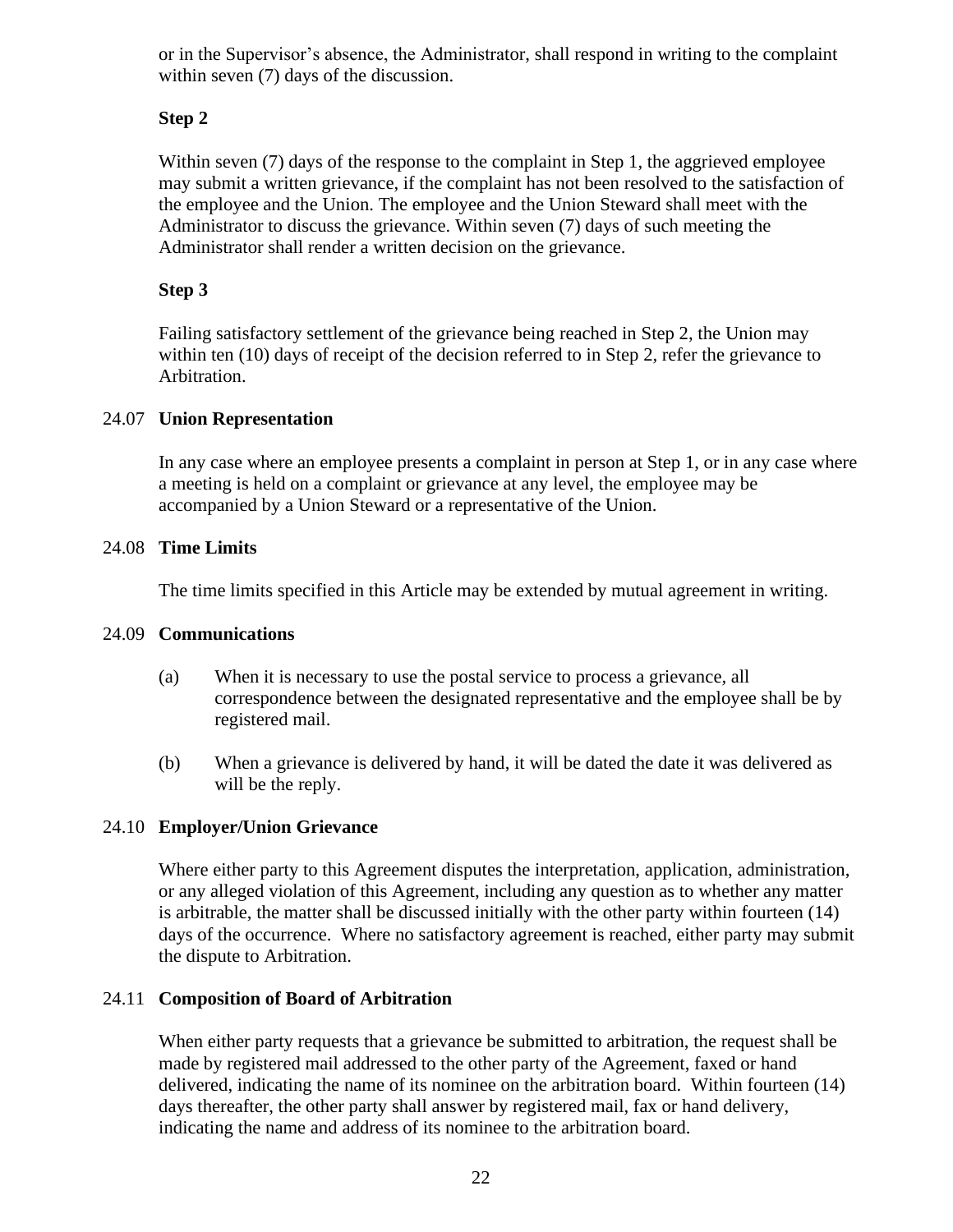#### 24.12 **Failure to Appoint**

If the party receiving the notice fails to appoint an arbitrator, or if the two appointees fail to agree upon a chair within seven (7) days of their appointment, the appointment shall be made by the Minister Responsible for the Labour Act upon request of either party.

#### 24.13 **Arbitration Procedure**

The Board shall determine the arbitration procedures but shall give full opportunity to all parties to present evidence and make representations. The Board shall avoid legalistic or formal procedures as much as possible. Unless otherwise arranged by the chair the hearing shall commence within ten (10) days of the Board's appointment and a decision will be rendered within ten (10) days of completion of the hearings.

#### 24.14 **Decision of the Board**

The decision of the majority shall be the decision of the Board. Where there is no majority decision, the decision of the Chairperson shall be the decision of the Board. The decision of the Board of Arbitration shall be final and binding and enforceable on all parties, but in no event shall the Board of Arbitration have the power to change this Agreement or to alter, modify or amend any of its provisions.

#### 24.15 **Disagreement on Decision**

Should the parties disagree as to the meaning of the Board's decision, either party may apply to the Chair to reconvene the Board, whether in person or by way of written communication, to clarify the decision, which the Chair shall do within five (5) days or as otherwise scheduled by the Chair.

#### 24.16 **Expenses of the Arbitrator**

Each party shall pay:

- (a) the fees and expenses of the arbitrator it appoints;
- (b) one-half  $(\frac{1}{2})$  of the fees and expenses of the Chair;
- (c) one-half  $(\frac{1}{2})$  of the expenses, if any, of accommodation required for the hearing.
- 24.17 Saturdays, Sundays and Statutory Holidays shall not be included in any time limits of this Article 24.
- 24.18 Upon mutual agreement of the parties, a single arbitrator may be used in lieu of an arbitration board. All provisions of this Article shall apply, with the necessary amendments going to the appointment of a single arbitrator.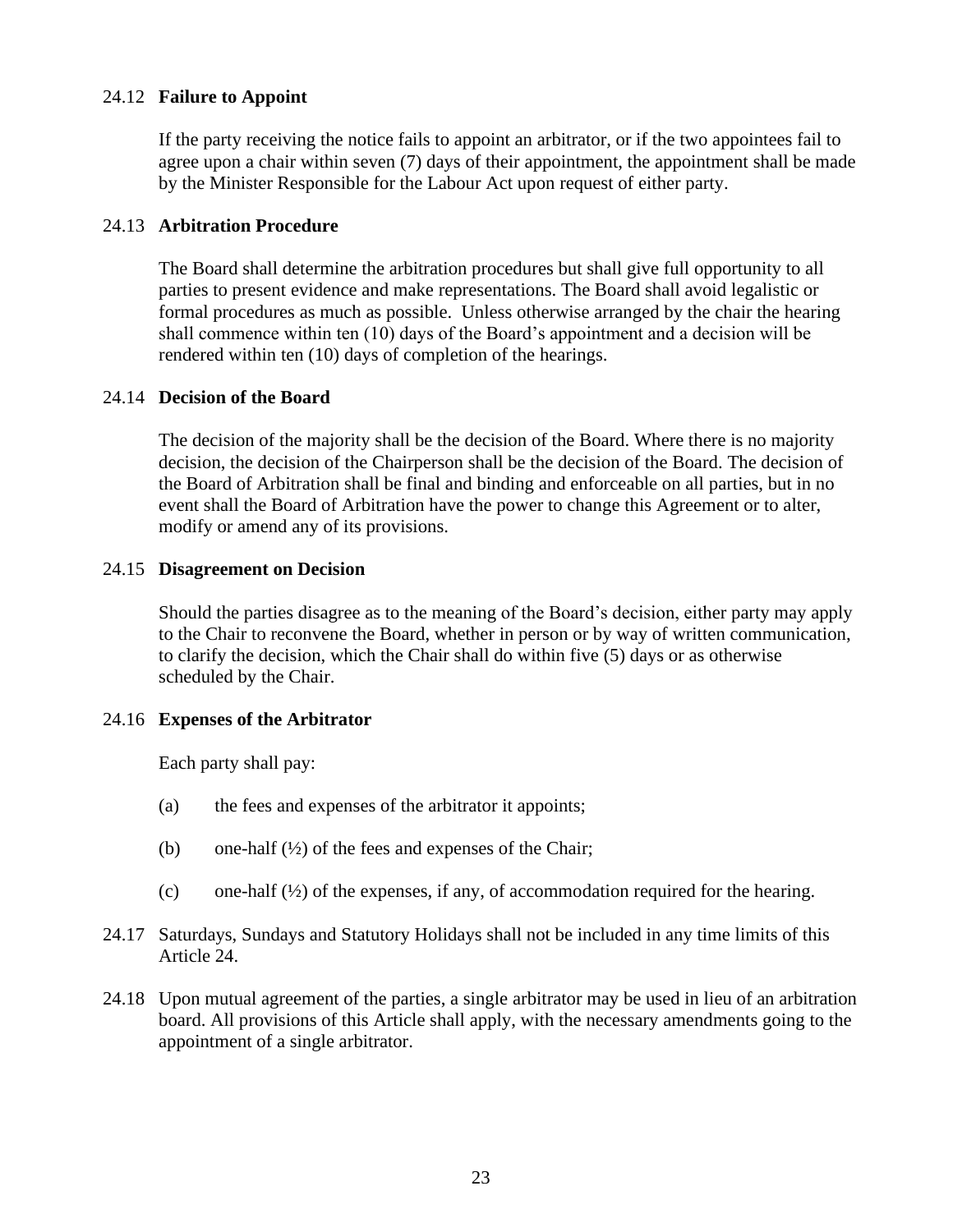## <span id="page-23-0"></span>**ARTICLE 25 - SENIORITY**

#### 25.01 **Granting Seniority to Probationary Employees**

An employee who successfully completes the probationary period for permanent employment on or after September 1, 2006 shall be granted seniority. This seniority shall include the probationary period:

#### 25.02 **Calculation of Seniority prior to September 1, 2006**

Seniority shall be calculated based on an employee's last date of hire with the Employer and its predecessor and shall be effective retroactive to the date of hire following successful completion of a probationary period for permanent employment. Year of service shall be equal to 2080 hours for the purpose of this section.

#### 25.03 **Calculation of Seniority on or after September 1, 2006**

- (a) Seniority shall be calculated based on hours worked after September 1, 2006. Hours worked shall not include overtime.
- (b) For the purpose of calculating hours worked under Article 25.03(a) seniority shall be retained and accumulated when an employee is absent from work on a leave of absence with pay or on a maternity, adoption, parental or Injury on Duty leave. The calculation of hours worked for seniority shall be calculated on the same basis as if the employee had been at work.

#### 25.04 **Total Seniority and Seniority List**

In order to finalize a seniority list, the Employer, in accordance with Articles 25.02 and 25.03 shall determine each employee's seniority hours, and post a seniority list with each employee's seniority hours. Such list shall be updated each January 31 and posted on the Employer's bulletin board and a copy shall be sent to the Union on the same day the Seniority List is posted on the bulletin board. The Union shall notify the Employer within sixty (60) days of posting the list regarding any errors on the list.

- 25.05 Use of seniority for the purpose of Job Opportunities and Promotions, Layoff and Recall, and Temporary Positions, shall be as set forth in the applicable articles of this Agreement. Seniority shall operate on a bargaining unit wide basis.
- 25.06 An employee shall lose seniority and their employment shall end in the following circumstances:
	- (a) the employee is discharged for just cause and not reinstated;
	- (b) the employee voluntarily resigns and does not withdraw such resignation within forty-eight (48) hours;
	- (c) the employee is suspended for just cause and not reinstated (no seniority shall accrue for the period of suspension);
	- (d) the employee is laid off for a continuous period of more than six (6) months;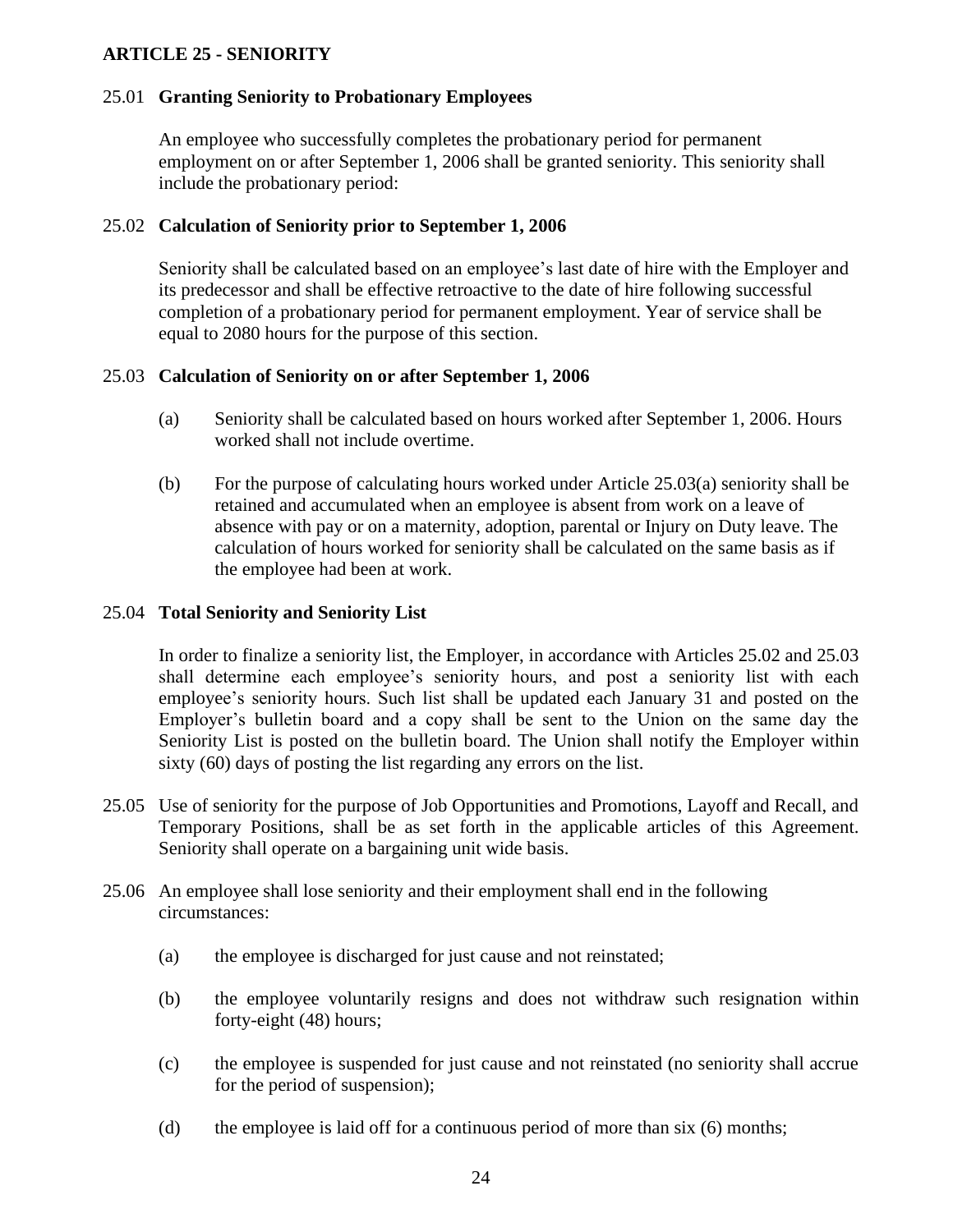- (e) the employee fails to return to work upon recall; or
- (f) the employee is absent from work without approved leave or is absent from work without notifying the Employer, unless there are extenuating circumstances.

# 25.07 **Transfer Out of Bargaining Unit**

If an employee accepts a temporary position with Holland College outside the bargaining unit, the employee shall retain their seniority but shall not continue to accumulate seniority while occupying the temporary position. On completion of the temporary work outside the bargaining unit the employee shall return to their bargaining unit position. The employee's previously accumulated seniority will be added to seniority accumulated from the date of returning to their bargaining unit positions provided that the absence from the bargaining unit does not exceed twelve (12) months.

# <span id="page-24-0"></span>**ARTICLE 26 - TEMPORARY POSITIONS**

- 26.01 Where a temporary position exists due to the absence of a permanent employee for a period greater than sixty (60) days, the Employer shall post a temporary position pursuant to this Article for a period of seven (7) calendar days.
- 26.02 In filling the temporary position the applications shall be processed in the following order:
	- (a) applications from all permanent employees at the worksite and employees on a recall list shall be fully processed. The Employer will select the applicant with the most seniority possessing a satisfactory performance review, the qualifications, ability and suitability to perform the work of the posted position;
	- (b) applications from all Temporary and Substitute Employees at the worksite;
	- (c) if the position is not filled by the process outlined in subsection (a) and (b) the Employer may fill the position from outside the bargaining unit.
- 26.03 (a) Any position occupied by a temporary employee due to the absence of a permanent employee shall be assumed by the permanent employee on return to duty.
	- (b) If the position for which the temporary employee was hired becomes vacant or if a new position is created, it shall be posted in accordance with Article 27.
	- (c) A temporary position shall not be for a period in excess of twelve (12) months except in circumstances approved by the Union, unless the absence is created by the absence of an employee with a statutory or contractual entitlement to return to the same or an equivalent position.
- 26.04 An employee is expected to complete the full length of a temporary position unless applying for a permanent position.
- 26.05 When an employee fills a temporary position outside their classification, the employee shall receive the rate of pay for that classification from the date the temporary position is awarded to the employee pursuant to this Article.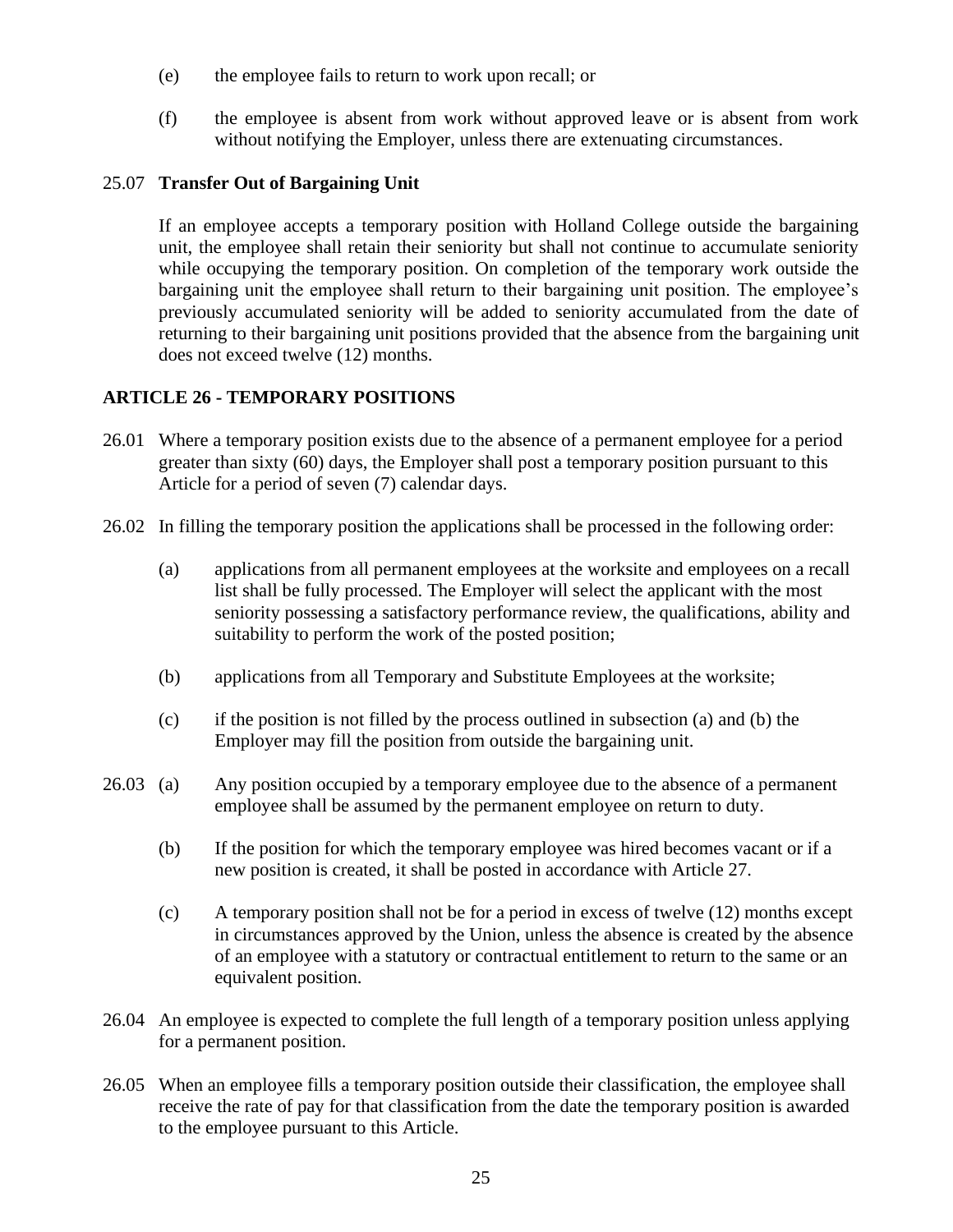26.06 When an employee fills a temporary position in the same classification, pursuant to this Article, the employee shall receive their regular rate of pay.

# <span id="page-25-0"></span>**ARTICLE 27 – JOB OPPORTUNITIES AND PROMOTIONS**

- 27.01 When a permanent vacancy occurs or a new position is created by the Employer, the Employer shall post the position within fourteen (14) calendar days. Notice of the position posting shall remain on all bulletin boards for a period of not less than five (5) days prior to the closing date for applications to be received by the Employer, to allow all existing employees the opportunity to apply. If a successful applicant is determined, the Employer shall award the posted position to the successful applicant within sixty (60) calendar days of the date of the posting. If no successful applicant is found from the applications of existing bargaining unit employees, the Employer may fill the position from outside the bargaining unit.
- 27.02 A job posting shall contain information on the nature of the position being filled, the closing date for applications, the qualifications required, a wage rate and the number of hours of work for the posted position and current details of shifts if shift work is involved. A copy of the posting shall be sent to the Union. The qualifications shall be those required by the Employer to do the work to be performed by the employee and shall not be established in an arbitrary or discriminatory manner. The posting shall state, "The Employer is an equal opportunity employer".
- 27.03 No positions will be filled until applications from bargaining unit employees are fully processed.
- 27.04 In filling the permanent vacancy or a new position the applications shall be processed in the following order:
	- (a) applications from all permanent employees at the worksite and employees on a recall list shall be fully processed. The Employer will select the applicant possessing a satisfactory performance review, the qualifications, ability and suitability to perform the work of the posted position;
	- (b) applications from all Temporary and Substitute Employees at the worksite;
	- (c) if the position is not filled by the process outlined in subsections (a) and (b) the Employer may fill the position from outside the bargaining unit.
- 27.05 In selecting bargaining unit applicants for all job opportunities and promotions, the selection shall be made on the basis of performance reviews, qualifications, ability and suitability required to perform the work. Where bargaining unit applicants are found to be relatively equal, seniority shall be the determining factor.
- 27.06 Unsuccessful bargaining unit applicants shall be sent notice prior to the anticipated first full day of duty of the successful applicant. Any unsuccessful bargaining unit applicant who requests an explanation as to why he/she was unsuccessful shall be provided with the same.
- 27.07 Where a permanent employee is the successful applicant to a permanent position he/she shall be placed on trial in the new position for a period of sixty (60) days worked. This trial period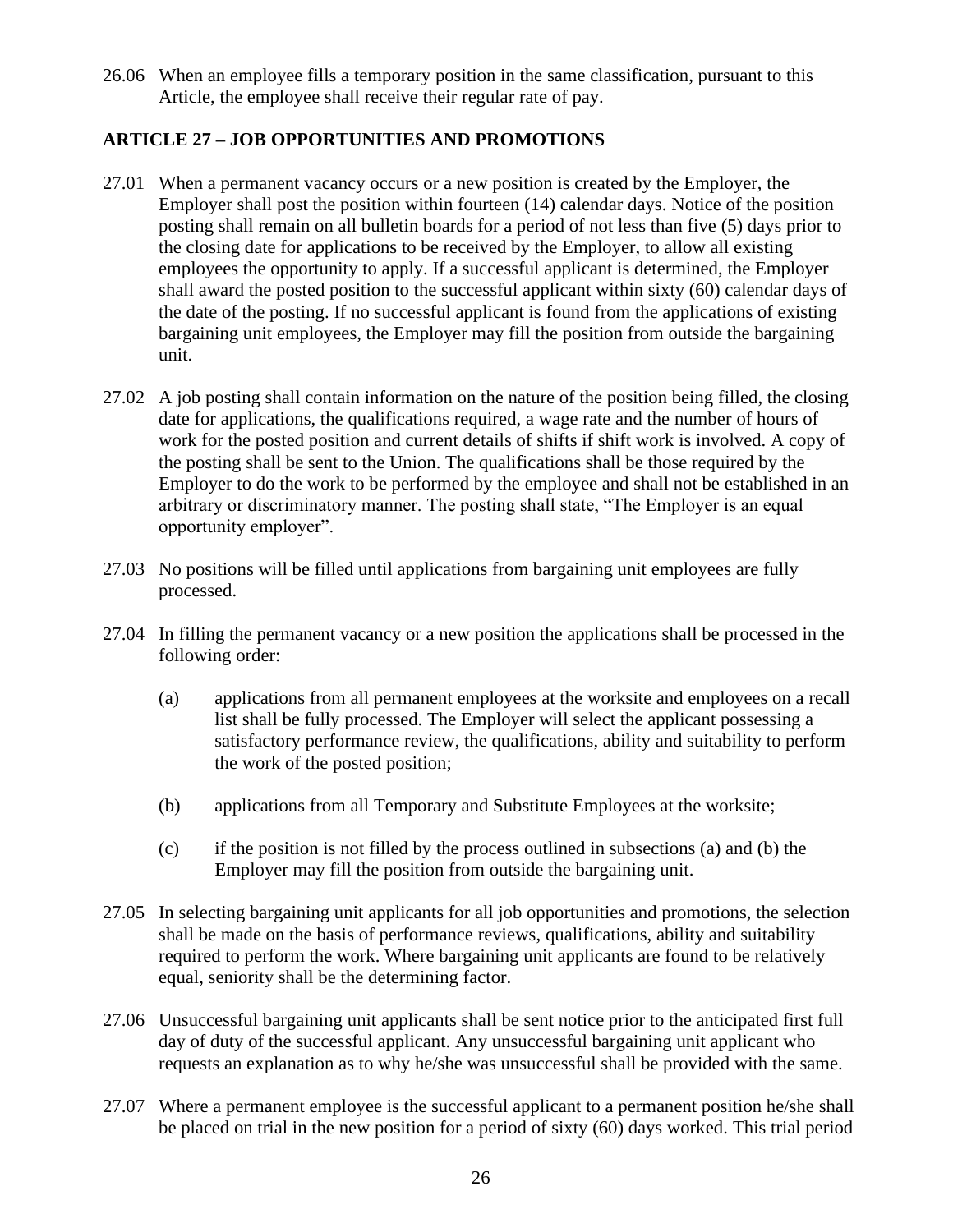may be extended or shortened by written agreement of the Employer and the Union. Conditional on satisfactory service, the employee shall be declared permanent in the position after the period of sixty (60) days worked. In the event the successful applicant proves unsatisfactory in the position during the trial period, the employee shall be returned to their former position and salary range without loss of seniority. Any other employee promoted or transferred because of the rearrangement of positions shall also be returned to his/her former position and salary rate, without loss of seniority.

# <span id="page-26-0"></span>**ARTICLE 28 - LAYOFF AND RECALL**

- 28.01 It is recognized that job security should increase in proportion to seniority. Therefore, in the event of layoff in a particular classification, the employee in the affected classification who has the least bargaining unit wide seniority will be given notice of intended layoff provided the retained employee(s) has a satisfactory performance review. Prior to the layoff of permanent employees, temporary employees in the same classification shall be laid off first.
- 28.02 (a) If an employee is to be laid off, the Employer must give notice in writing at least ten (10) working days prior to the effective date of the layoff.
	- (b) An employee who has not had the opportunity to work their scheduled hours of work during the notice period, the employee shall be paid for the days for which work was not made available.
	- (c) The provisions of Article 28.02(b) do not apply to employees laid off in accordance with Articles 15.02, **17.08** and 17.09.
- 28.03 When employees are laid off, they shall be placed on a recall list for a period of six (6) months and shall be recalled in reverse order of layoff within the classification.
- 28.04 An employee shall be recalled by registered letter, electronic mail, or by personal contact from the Employer, and the employee shall have twenty-four (24) hours from receipt of the letter, electronic mail or personal contact to advise the Employer if the Employee will be returning to work. The employee recalled and the Employer shall then determine the effective date of recall. Employees are responsible for leaving their current contact information with the Employer, which contact information shall be relied upon by the Employer in effecting recall.
- 28.05 An employee who is recalled shall be entitled to retain previous service time with the Employer for the purpose of calculating vacation entitlement after the date of recall and the employee shall be entitled to retain and use, in accordance with the provisions of the Collective Agreement, any unused sick leave credits accumulated at the time of layoff.
- 28.06 A layoff means a permanent or temporary reduction in the workforce due to position abolishment or reduction in hours of work of a permanent Employee.
- 28.07 A laid off employee may be placed on the substitute list for receipt of unscheduled substitute work for which the employee has the qualification, ability and suitability. Such placement will not affect their placement on a priority recall list for their classification series.
- 28.08 For the purposes of this Article, a classification shall mean ECE III, ECE II, ECE I, Inclusion Support Assistant or Cook.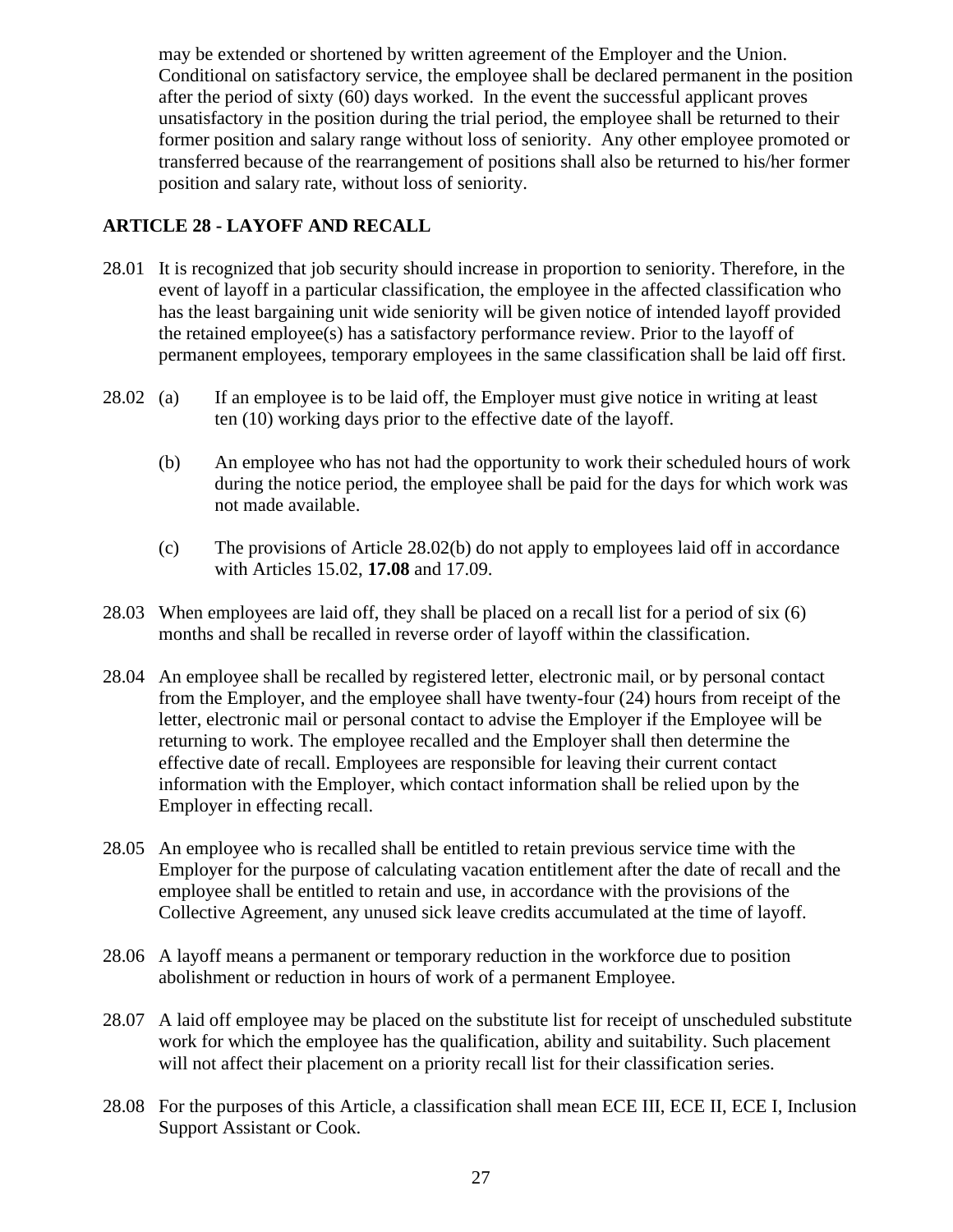## <span id="page-27-0"></span>**ARTICLE 29 - JOINT CONSULTATION**

29.01 The Employer shall consult with the Union on matters, other than day-to-day management and operational requirements, which affect or might reasonably affect the terms and conditions of employment of Employees covered by this Agreement. The intent and expectation of this provision is that consultation will occur at a senior level with respect to significant workplace changes and initiatives which affect or might reasonably affect the bargaining unit as a whole. For the purpose of this Article, the consultation shall be with the Union President or his/her delegated representative.

# <span id="page-27-1"></span>**ARTICLE 30 - CORRESPONDENCE**

30.01 Except where otherwise provided, official communication in the form of correspondence between the Employer and the Union shall be given as follows:

| TO THE EMPLOYER: | Holland College Early Learning Centre<br>140 Weymouth Street<br>Charlottetown PE<br>C <sub>1</sub> A 4Z <sub>1</sub> |
|------------------|----------------------------------------------------------------------------------------------------------------------|
| TO THE UNION:    | President<br>P.E.I. Union of Public Sector Employees<br>4 Enman Crescent<br>Charlottetown, P.E.I.<br><b>C1E 1E6</b>  |

## <span id="page-27-2"></span>**ARTICLE 31 - CONTINUANCE OF OPERATIONS**

- 31.01 There shall be no strike by employees during the life of this Agreement.
- 31.02 There shall be no lockout of employees during the life of this Agreement.

## <span id="page-27-3"></span>**ARTICLE 32 - AGREEMENT RE-OPENER**

- 32.01 The contents of this Agreement may be altered at any time with the mutual consent of the parties.
- 32.02 Should either party wish to alter the Agreement, such request must be made in writing to the other party. The request shall contain the proposed amendment and a proposed date and place of meeting.
- 32.03 Within fifteen (15) days of receiving the request outlined in Article 32.02, a written response must be made by the second party, indicating whether or not a meeting shall occur.

## <span id="page-27-4"></span>**ARTICLE 33 - TERM OF AGREEMENT**

33.01 (a) This Agreement shall be in effect for the period **September 1, 2021 to August 31, 2024** for all articles and shall be automatically renewed from year to year thereafter for successive periods of twelve (12) months unless either party requests the negotiation of a new agreement by giving written notice to the other party at least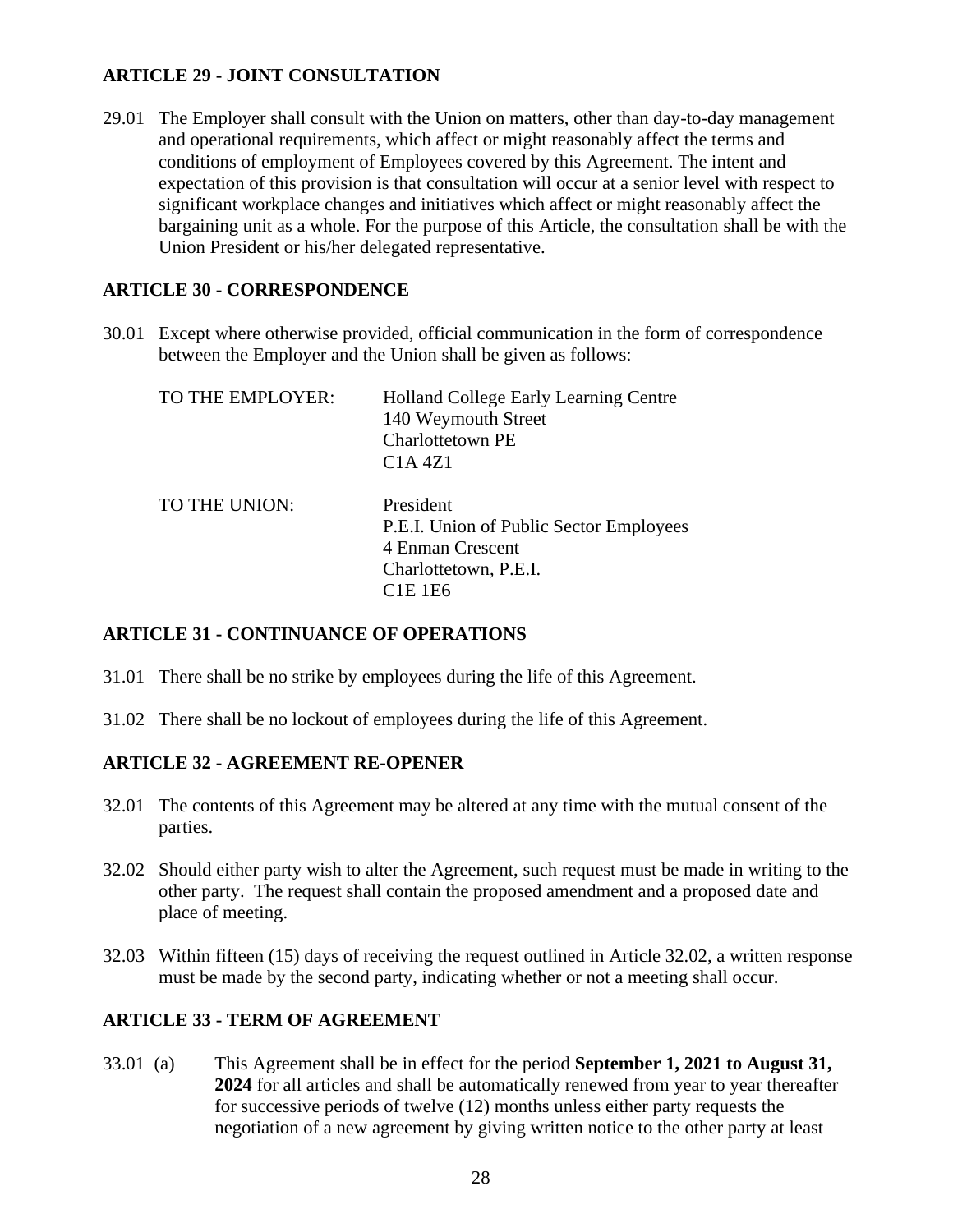thirty (30) calendar days prior to the expiration of the Agreement that it desires to amend its provisions.

- **(b)** There shall be no retroactivity applied to this Collective Agreement except for salary adjustments pursuant to Schedule "A", or as otherwise expressly provided. Retroactivity shall apply only to Permanent, Probationary and Temporary Employees in the employ of the Employer on date of ratification of this Agreement.
- **(c) Notwithstanding Article 33.01 (a), the term of the agreement for Schedule "A" shall be October 1, 2021 to August 31, 2022 and the parties shall meet not later than October 31, 2022 to negotiate adjustments to Schedule "A".**
- 33.02 Where notice pursuant to Article 33.01 is given, the provisions of this Agreement shall continue in force until a new Agreement is signed.

# <span id="page-28-0"></span>**ARTICLE 34 – SUBSTITUTE EMPLOYEE BENEFITS**

| Article 1    | $Purpose - all$                                        |
|--------------|--------------------------------------------------------|
| Article 2    | Application of Agreement - all                         |
| Article 3    | Definitions - all                                      |
| Article 4    | $Recognition - all$                                    |
| Article 5    | Savings Clause - all                                   |
| Article 6    | Management Rights - all                                |
| Article 7    | Employee Rights – all                                  |
| Article 8    | Union Security - all                                   |
| Article 9    | Information $-$ all                                    |
| Article 10   | <b>Bulletin Boards</b>                                 |
| Article 12   | Hours of Work - all                                    |
| Article 13   | Overtime – 13.01, 13.02, and 13.03                     |
| Article 14   | Safety and Health - 14.01, 14.03, and 14.05 only       |
| Article 24   | Grievance and Arbitration Procedure - all except       |
|              | 24.01 is amended as follows: The termination of        |
|              | employment of a substitute employee shall be           |
|              | subject to the total discretion of the Employer and    |
|              | such termination shall not constitute discipline under |
|              | Article 23 of this Agreement.                          |
| Article 31   | Continuance of Operations - all                        |
| Article 33   | Term of Agreement $-$ all                              |
| Rates of Pay | All substitute employees when hired will be paid in    |
|              | accordance with the relevant pay level in Schedule     |
|              | "A". This hourly rate of pay is deemed to include      |
|              | compensation for Sick Leave, Vacation Leave and        |
|              | Holidays. Where the Employer uses a student as a       |
|              | substitute employee such employees shall be            |
|              | excluded from the bargaining unit, and shall be        |
|              | assigned a student rate of pay in accordance with      |
|              | Employer policy.                                       |

**34.01** Only the provisions listed below shall apply to substitute employees: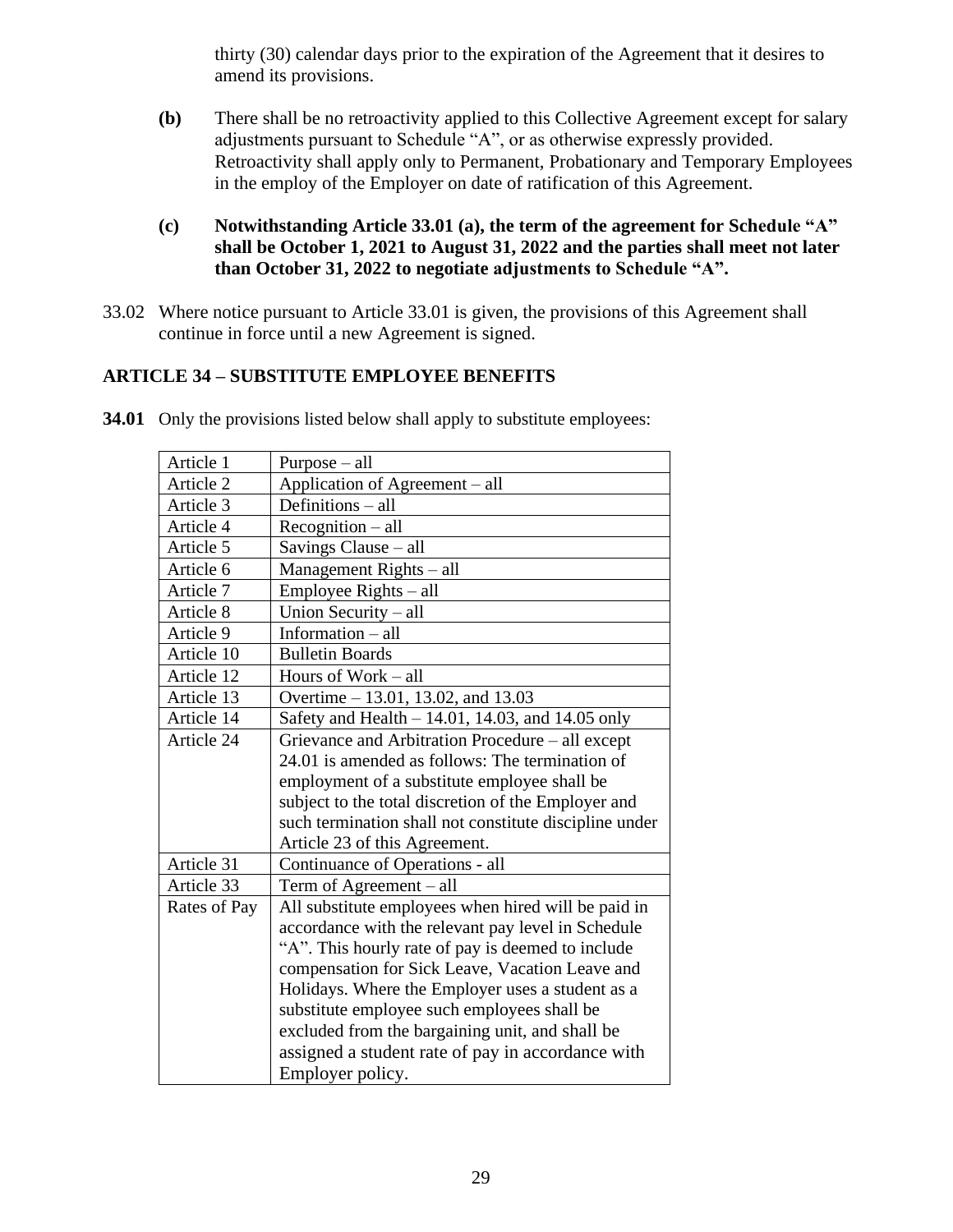# <span id="page-29-0"></span>**ARTICLE 35 – TEMPORARY EMPLOYEES**

| Article 1  | $Purpose - all$                                     |
|------------|-----------------------------------------------------|
| Article 2  | Application of Agreement – all                      |
| Article 3  | Definitions - all                                   |
| Article 4  | Recognition - all                                   |
| Article 5  | Savings Clause - all                                |
| Article 6  | Management Rights - all                             |
| Article 7  | Employee Rights – all                               |
| Article 8  | Union Security - all                                |
| Article 9  | Information - all                                   |
| Article 10 | <b>Bulletin Boards</b>                              |
| Article 11 | Payment of Wages and Allowances - all except        |
|            | 11.02 and 11.05                                     |
| Article 12 | Hours of Work - all                                 |
| Article 13 | Overtime - all                                      |
| Article 14 | Safety and Health – all                             |
| Article 15 | Injury on Duty - all                                |
| Article 16 | Sick Leave $-$ all except 16.03                     |
| Article 17 | Leave of Absence - 17.04, 17.05, 17.06, 17.07,      |
|            | 17.10, 17.12, and 17.13 only                        |
| Article 18 | Group Insurance - Employees must be appointed       |
|            | to a temporary position that will exist for a       |
|            | minimum of six $(6)$ consecutive months to qualify  |
|            | for benefits, and participation in the group        |
|            | insurance plan shall be mandatory except that any   |
|            | temporary employee covered by an alternate plan     |
|            | can be exempted from the medical and dental         |
|            | coverage of this plan. Temporary employees are      |
|            | not eligible to participate in the Long Term        |
|            | Disability plan.                                    |
| Article 19 | Vacations - all, except that Temporary Employees    |
|            | employed for less than six months shall receive     |
|            | vacation pay at the rate of 4% of their regular     |
|            | wage rate biweekly.                                 |
| Article 20 | $Holidays - all$                                    |
| Article 22 | Termination and Notice - The termination of         |
|            | employment of a temporary employee shall be         |
|            | subject to the total discretion of the Employer and |
|            | such termination shall not constitute discipline    |
|            | under Article 23 of this Agreement. The temporary   |
|            | employee shall be provided with fourteen (14)-      |
|            | calendar days' notice or pay in lieu of notice.     |
| Article 24 | Grievance and Arbitration Procedure - all           |
| Article 26 | Temporary Positions - all                           |
| Article 27 | Job Opportunities and Promotions - all              |
| Article 29 | Joint Consultation - all                            |

35.01 Only the provisions listed below shall apply to temporary employees: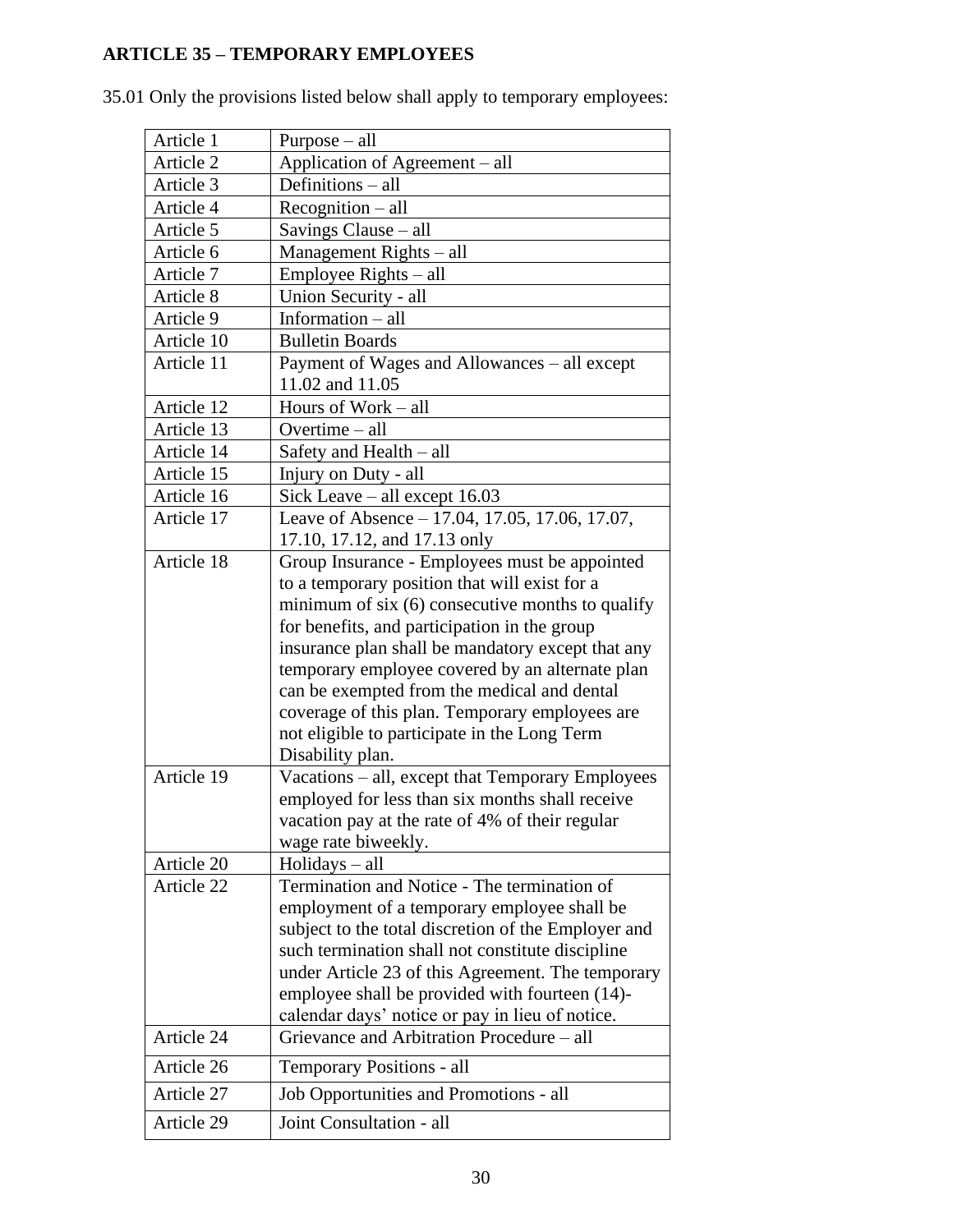| Article 30   | Correspondence - all            |
|--------------|---------------------------------|
| Article 31   | Continuance of Operations - all |
| Article 32   | <b>Agreement Re-Opener</b>      |
| Article 33   | Term of Agreement $-$ all       |
| Schedule "A" | Rates of $Pay - all$            |
|              |                                 |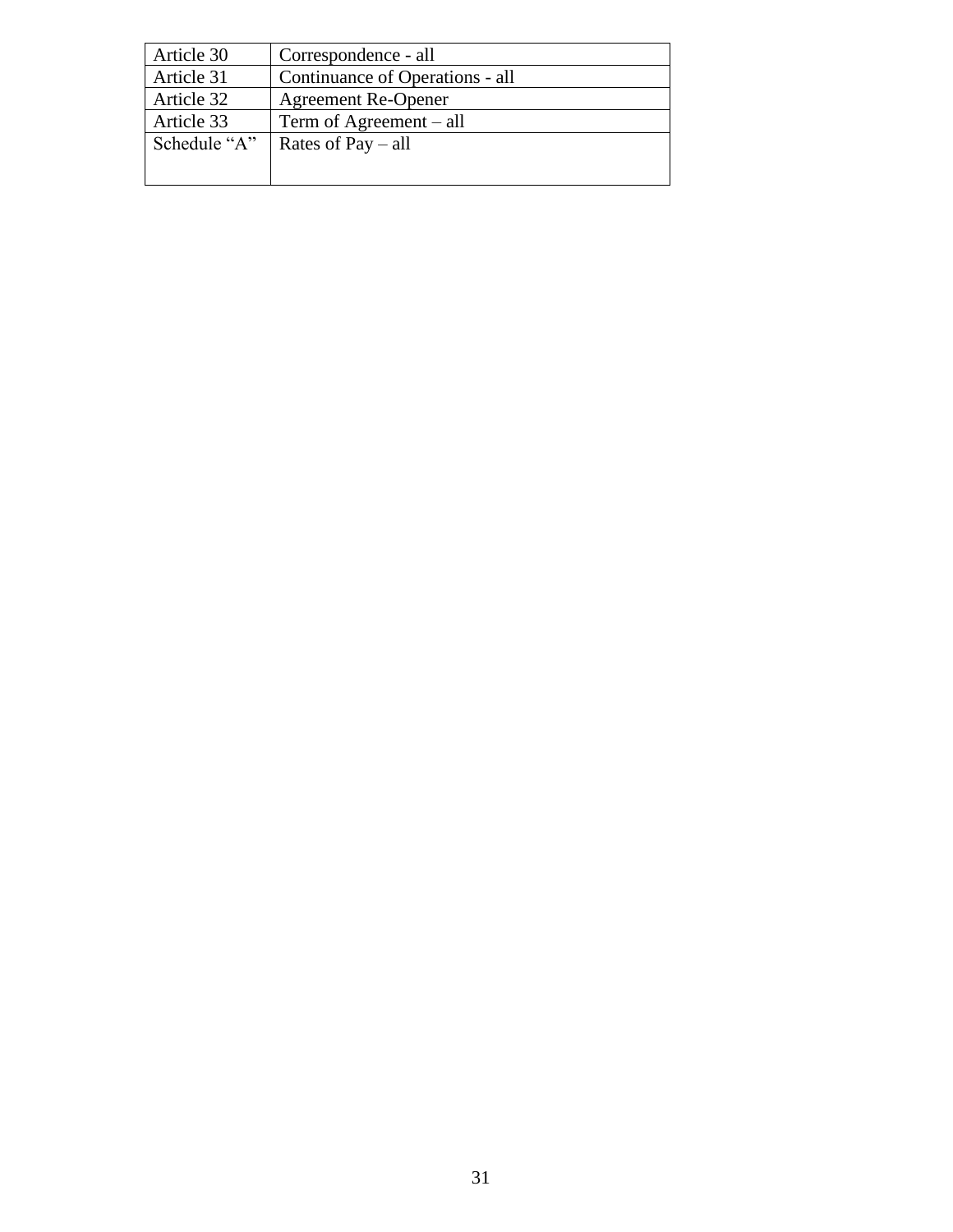## **Schedule "A"**

#### Holland College Early Learning Centre Rates of Pay Per Hour  **September 1, 2021 to August 31, 2022**

| <b>CLASSIFICATION</b>              | <b>DATE</b> | <b>STEP1</b> | <b>STEP 2</b> | <b>STEP 3</b> | <b>STEP4</b> | <b>STEP 5</b> |
|------------------------------------|-------------|--------------|---------------|---------------|--------------|---------------|
| <b>ECE III</b>                     | Oct 1, 2021 | 24.81        | 25.30         | 25.80         | 26.31        | 26.85         |
| <b>ECE II</b>                      | Oct 1, 2021 | 19.67        | 20.12         | 20.55         | 21.02        | 21.46         |
| <b>ECEI</b>                        | Oct 1, 2021 | 16.53        | 16.89         | 17.31         | 17.71        | 18.14         |
| <b>Inclusion Support Assistant</b> | Oct 1, 2021 | 17.98        |               |               |              |               |
| <b>Cook</b>                        | Oct 1, 2021 | 14.50        | 15.25         | 16.00         |              |               |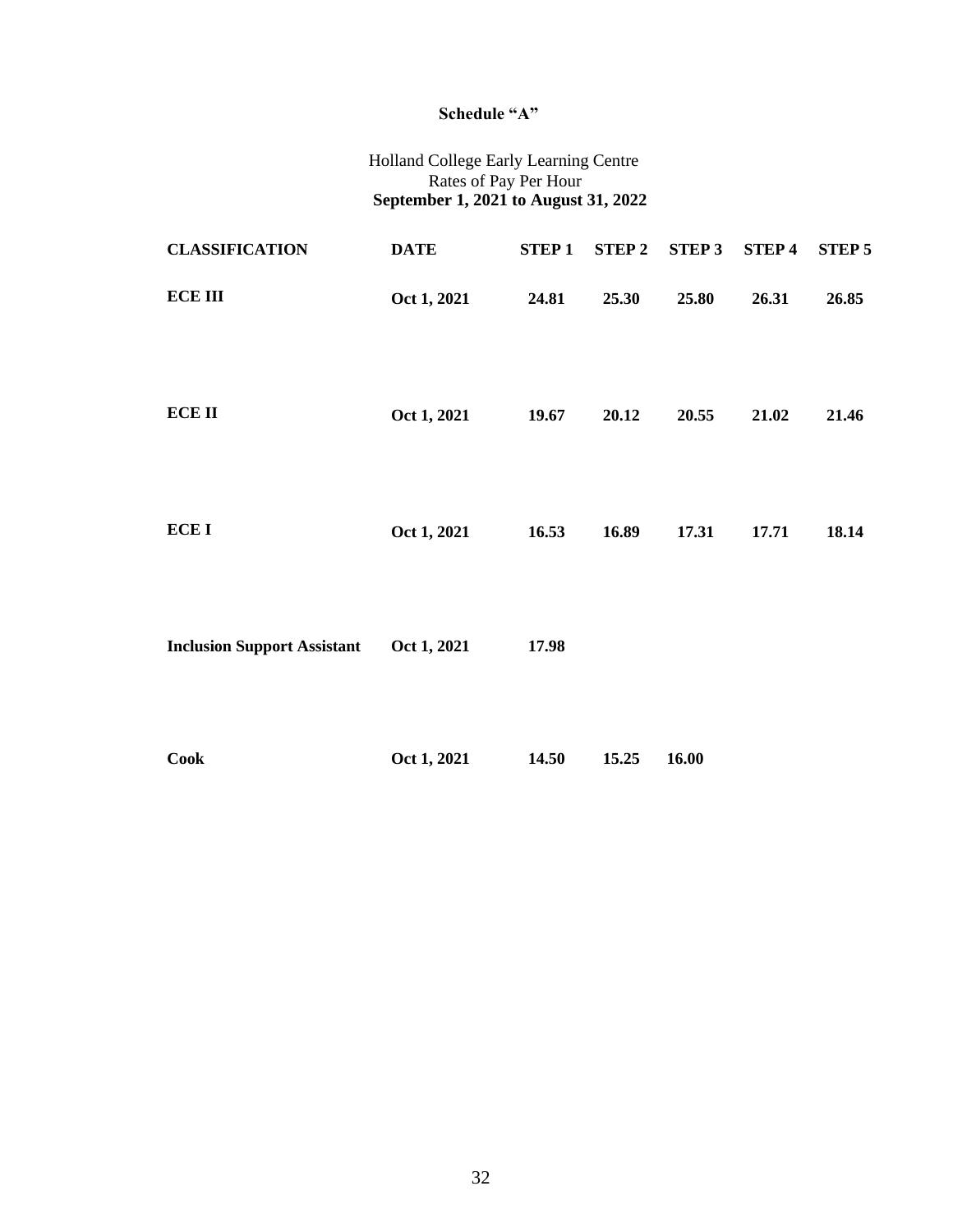#### **Letter of Understanding**

#### **Between**

#### **HOLLAND COLLEGE EARLY LEARNING CENTRE**

**And**

#### **PRINCE EDWARD ISLAND UNION OF PUBLIC SECTOR EMPLOYEES**

**("The Parties")**

**RE: Pension Program**

**WHEREAS the parties renewed the Collective Agreement between Holland College Early Learning Centre and Prince Edward Island Union of Public Sector Employees for the period of September 1, 2021 to August 31, 2024 (the "Collective Agreement"); and**

**WHEREAS the parties are aware that the Prince Edward Island Action Plan contained in the 2021 - 2026 Canada – Prince Edward Island Early Learning and Childcare Agreement contains provisions for funding a proposed pension program; and**

**WHEREAS the Prince Edward Island Action Plan proposes the pension program in fiscal year 2022 - 2023;**

**NOW, THEREFORE notwithstanding Article 33.01, the parties agree that subsequent to the Province of Prince Edward Island providing details of the proposed pension program that the parties will meet to negotiate a pension program for the Employees.**